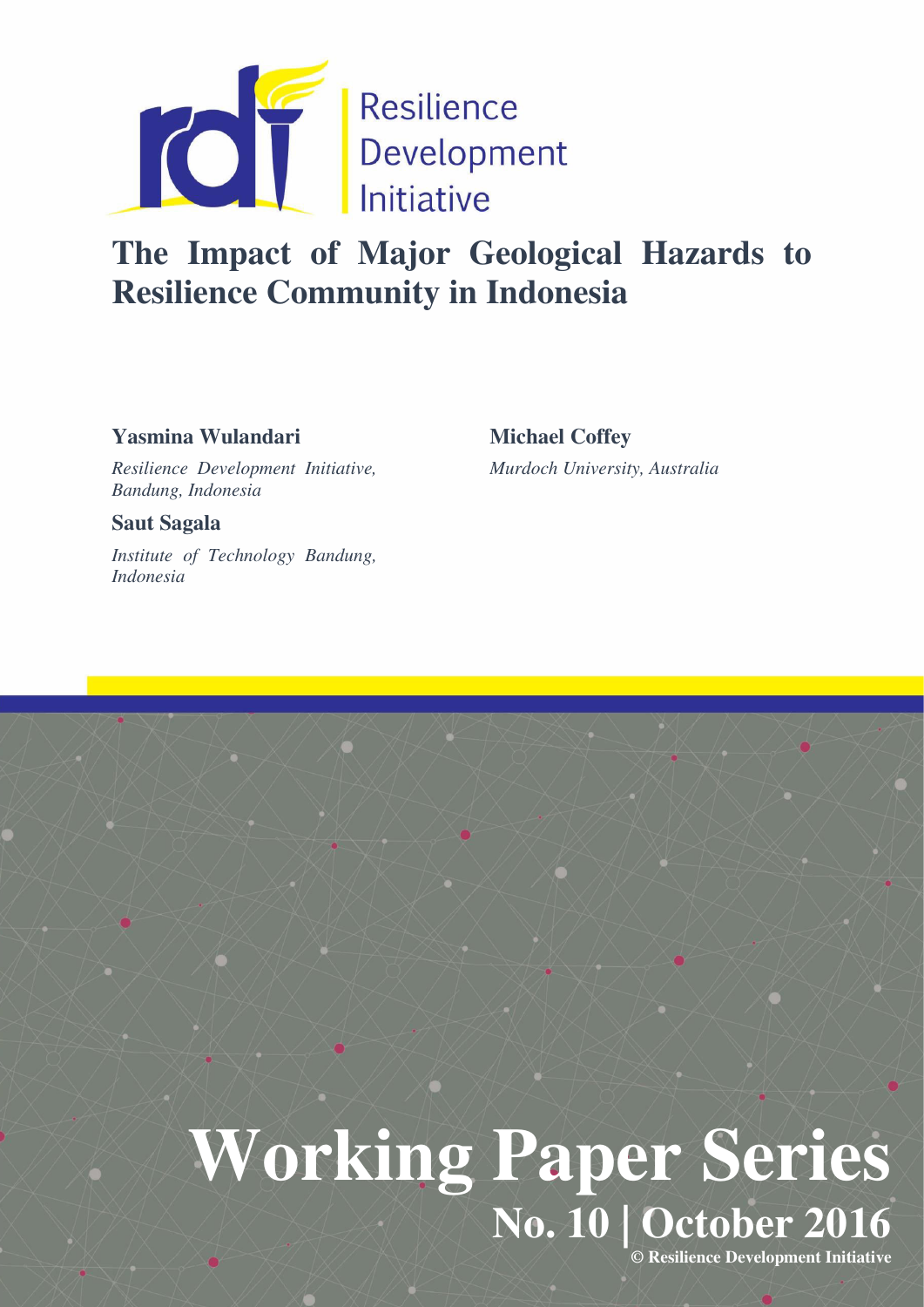**WP No** : 10 **Date** : October, 2016

`



Resilience Development Initiative (RDI) is a global think tank initiative based in Bandung, Indonesia that focuses on environmental change and sustainable development. RDI contributes to the body of knowledge on development and disaster research studies in Indonesia and South East Asian Region.

RDI Working Paper Series is published electronically by RDI.

The views expressed in each working paper are those of the author or authors of the paper. They do not necessarily represent the views of RDI or its editorial committee.

Citation of this electronic publication should be made in Harvard System of Referencing.

# **Editorial Team:**

Elisabeth Rianawati

Dr. Saut Sagala

# **Contact:**

**Address:** Jalan Imperial II No. 52, Bandung 40135 Jawa Barat – INDONESIA **Phone**: +62 22 2536574 **Email**: rdi@rdi.or.id **Website:** www.rdi.or.id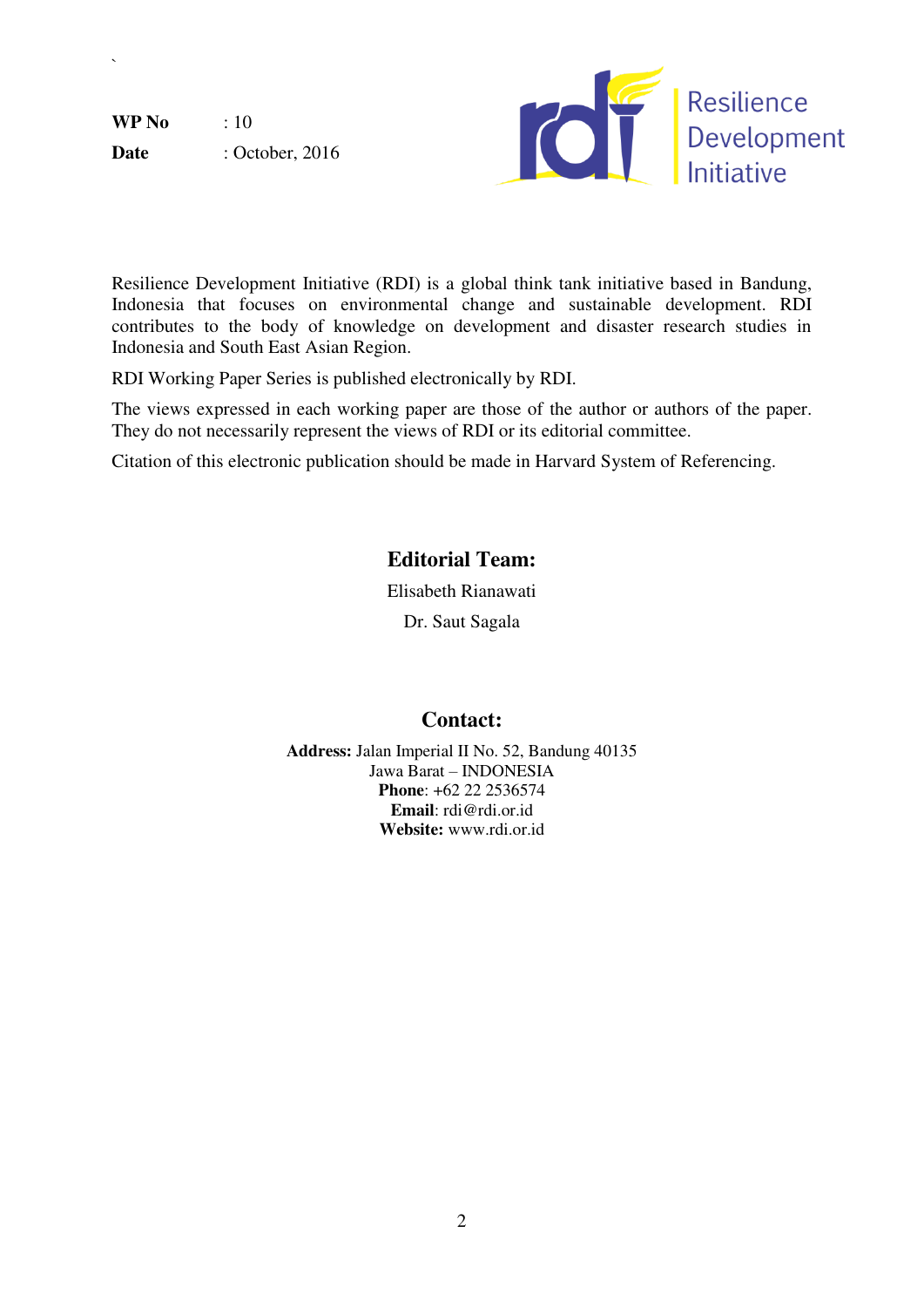### **The Impact of Major Geological Hazards to Community Resilience in Indonesia**

**Yasmina Wulandari<sup>1</sup> , Michael Coffey<sup>2</sup> , Saut Sagala<sup>3</sup>**

**<sup>1</sup>***Resilience Development Initiative, Indonesia*  **<sup>2</sup>***Murdoch University, Australia*  **3** *Institute of Technology Bandung, Indonesia* 

#### **Abstract**

`

*Post-disaster recovery offers opportunities to rebuild safer, more resilient communities in the future. In the past decades Indonesia has experienced some major disasters such as Indian Ocean tsunami (2004), West Sumatera earthquake (2009), Mt. Merapi eruption (2010), and Mt. Sinabung eruption (2010-now). All four are with different characteristics from past disaster frequencies to different emergency period. These different characteristics play a big role in determining post-disaster recovery as a medium for building a more resilient community, which is why reviewing key aspects of disaster resilient communities becomes important in order to learn some lessons in managing future disasters. Method used in this study is descriptive qualitative approach. Information on key elements then classified using tabulation. Data collected from previous literatures, except for Mt. Sinabung which are collected using in-depth interview. This study finds that frequency of previous disasters and emergency period plays a huge role in disaster management, especially in government commitment, and risk management in general. Disasters with shorter emergency period tend to be better at task management from response, recovery and mitigation; while in longer emergency period the three may overlap so much it requires higher expertise in disaster management.* 

**Keywords***: post-disaster recovery, disaster management, disaster, community resilience*

#### **1. Introduction**

Indonesia's geographical location as an archipelago located at the juncture of three tectonic plates, namely Indo Australia Plate, Eurasia and the Pacific, consequently potential to cause earthquake when plates collide. Moreover, Indonesia has 129 active volcanoes which 80 of them are active. Ever since 2004 Indian Ocean Tsunami there has been significant increase in geological disasters in Indonesia. Up until September 2016, 1.707 disasters phenomenon are recorded with 411 deaths & missing, 2.214.256 displaced, and  $25.578$  residential damaged<sup>1</sup>. Of all the disasters, there are a few that stands out: earthquakes, tsunamis, and volcano eruptions. These disasters, caused high number of damages and loss in just one event compared to floods and landslides that happened more frequently. 46,2% of economic loss happened because of earthquake, and 26,3% of the combined economic loss is caused by tsunami<sup>2</sup>. 2004 Indian Ocean Tsunami remains as macro disaster with highest death toll reaching 170.000 deaths. 2010 Merapi Eruption is the highest mezzo disaster, it caused 353 death toll and 350.000 people displaced.

Morrow (1999) outlines four types of resources required for Post-disaster recovery (PDR): Economic, Social, Individual and Political. But then again access to resources are always dependent on social

 $\frac{1 \text{ http://dibi.bnpb.gov.id/}}{$  accessed at November  $2^{\text{nd}}$  2016

 $2 \frac{\text{http://www.emdat.be/}}{\text{http://www.emdat.be/}}$  accessed at November  $2^{\text{nd}}$  2016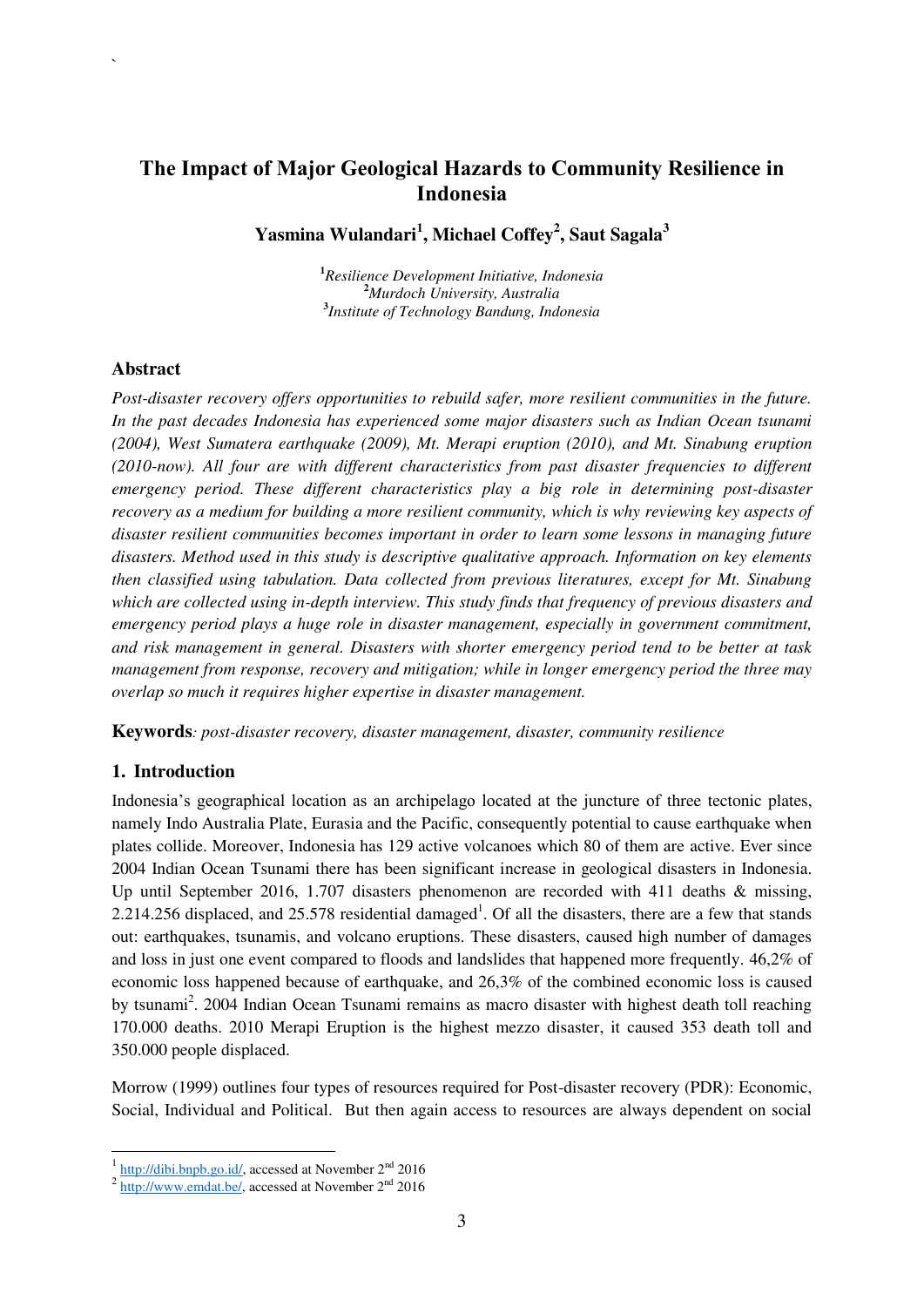and economic relations. Rescue/relief becomes crucial in post-disaster recovery; people then earn livelihood through different access in order to "return to normal". Immediate response is crucial, even though PDR can take years/decades to be fully realized. Levels of implementation are required at National, Provincial, District, Sub-District and Local/ Village stages. At a localized level it needs to be carried out by community leaders, NGOs and International Agencies, eg: UNDP (United Nations Development Program). Resource mobilization are needed in gathering, management and distribution of relief. Alternative funding exploration: Insurance, bi/multi-lateral aid/ trust-fund established for disasters. Recovery period depends on the community's resilience.

`

According to Perka BNPB 01/2012, community resilience is a community's capacity to adapt and minimize the damaging power until they are able to resume their live as normal or at least to restore itself back independently. Norris (2007) describes community resilience as a metaphor which roots in the sciences of physics and mathematics, the term originally was used to describe the capacity of a material or system to return to equilibrium after a displacement. Aguirre (2006) sees resilience as encompassing all three of these components. In an ongoing process, a resilient community predicts and anticipates disasters; absorbs, responds and recovers from the shock; and improvises and innovates in response to disasters.

Twigg (2009) defines community resilience as the capacity to anticipate, minimize and absorb potential stresses or destructive forces through adaptation or resistance; manage or maintain certain basic functions and structures during disastrous events; and recover or 'bounce back' after an event. Twigg (2009) defines characteristics of disaster resilient community in to five thematic areas based on Hyogo Framework for Action as follows:

- 1. **Governance**, includes regulatory system, policy planning, partnership. Twigg described this theme as a 'cross-cutting' theme underlying the other thematic areas, and users are advised to refer governance aspects in all thematic areas. In order to really achieve community resilience, the presence of an enabling government and environment is vital. In this paper, there are three key elements are going to be used:
	- a. **Policy,** planning, priorities and political commitment of local and national government in post-disaster recovery.
	- b. **Partnership,** how the government develops partnership and coordination with other institutions such as international and local NGOs.
- 2. **Risk Assessment**, includes risk assessment in which the community is facing, dissemination of assessment, and ongoing monitoring of hazards, risks and update of assessments. In this paper, there are two key elements are going to be used:
	- a. **Hazard, risk, vulnerability and capacity assessment,** efforts to make an elaborate risk assessment and maps of the exposed area. Mandated by public policy, legislation, assessment done with support by local government.
	- b. **Dissemination of result,** dissemination of the assessment result to the masses in form of seminar, signage, broadcast, etc.
- 3. **Knowledge and Education**, includes risk perception, information management, cultures, education, and research. In order for a community to become resilient, it has to know beforehand the danger looms before them. Information management becomes vital in perpetuating a shared vision of a resilient community. Any kinds of education & knowledge regarding risks and any training at all is vital as a base in which resilience is built. In this paper, there are four key elements are going to be used:
	- a. **Risk perception,** public awareness of disaster and its risk in their community.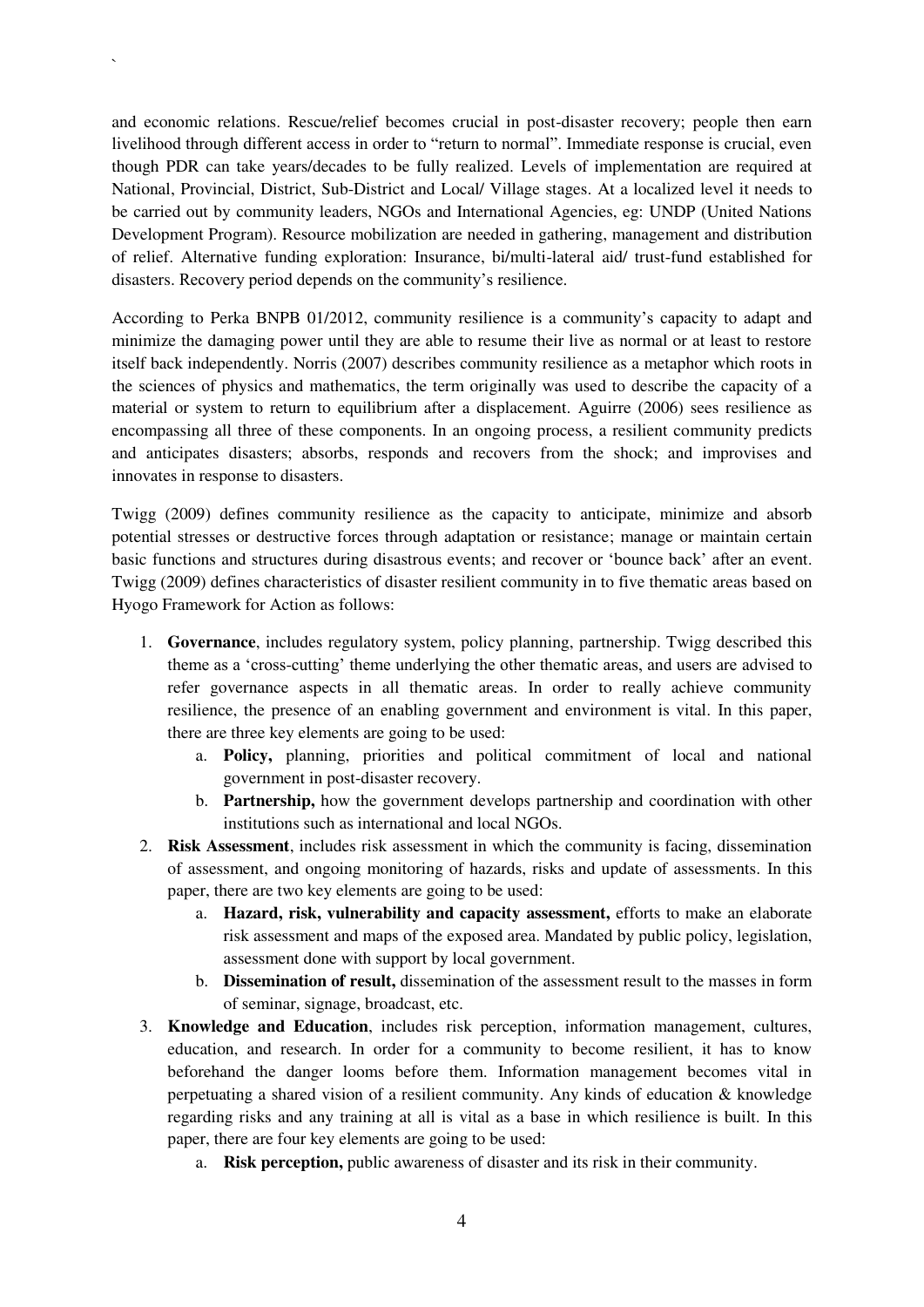- b. **Information on risk,** information on risk shared to the people, closely related to dissemination of result. Source of risk can come from many, including local wisdom, indigenous knowledge, and traditions.
- c. **Education on disaster,** local school provide education on DRR through curriculum, training and simulations held, and community experience in coping from previous events.
- d. **Cultures,** any shared community values, aspiration and goals that may increase community's capacity in recovering from disaster.
- 4. **Risk Management and Vulnerability Reduction**, includes natural resource management, welfare sustainable livelihoods, social protection, and structural mitigations. In order to build a better community, better resistance must be built at the same time to prevent loss. In this paper, there are five key elements are going to be used:
	- a. **Welfare,** health and wellbeing of the people in displaced camps, personal security, access to sufficient clean water and sanitation, recovery of health care facilities.
	- b. **Access to livelihoods,** access to livelihood for the people in displaced camps to fulfill their economic needs.
	- c. **Social protection,** mutual assistance system to support victims. Community access to basic social services, established social information and communication channels.
	- d. **Social political,** social and political climate, conflicts and anything that may affect community's capacity for recovery.
	- e. **Resource management,** environmental and natural resource management, food distribution, clean water management and electricity in displacement camps.
- 5. **Disaster Preparedness and Response**, includes early warning system, preparedness and contingency planning, emergency response and recovery, and participation. After knowing what risks after them, community needs to prepare themselves to evacuate and bounce back after the disaster. In this paper, there are four key elements are going to be used:
	- a. **Early warning system,** community-based and people-centered EWS at local level, EWS provides local detail of events, EWS based on community knowledge, community trust in EWS and organizations providing EWS.
	- b. **Contingency planning,** includes community preparedness and contingency planning, developed and coordinated with official emergency plans and agencies.
	- c. **Emergency response and recovery,** includes humanitarian aid in emergency response phase, safe evacuation routes, emergency shelters, supplies.
	- d. **Participation,** voluntarism and accountability. Community's response on simulations, training, and overall efforts in post-disaster recovery.

In the end, all five themes are related one to another. This study aims to see the existence of these five key elements in post-disaster recovery up until now, reviews how each themes are handled in different post-disaster recovery efforts and see how the themes affects community resilience in general. Different types of disaster have different period, thus different way in handling it.

#### **2. Methods**

`

In order to gather data and information on post disaster recovery, authors refer to scientific papers and articles that can be downloaded from the internet. Literatures were downloaded from websites such as science direct and university website.

In Indonesia, earthquake, tsunami and volcano eruptions remains as the leading types of disaster which caused highest death tolls and displacement. However, tsunami & earthquake's disaster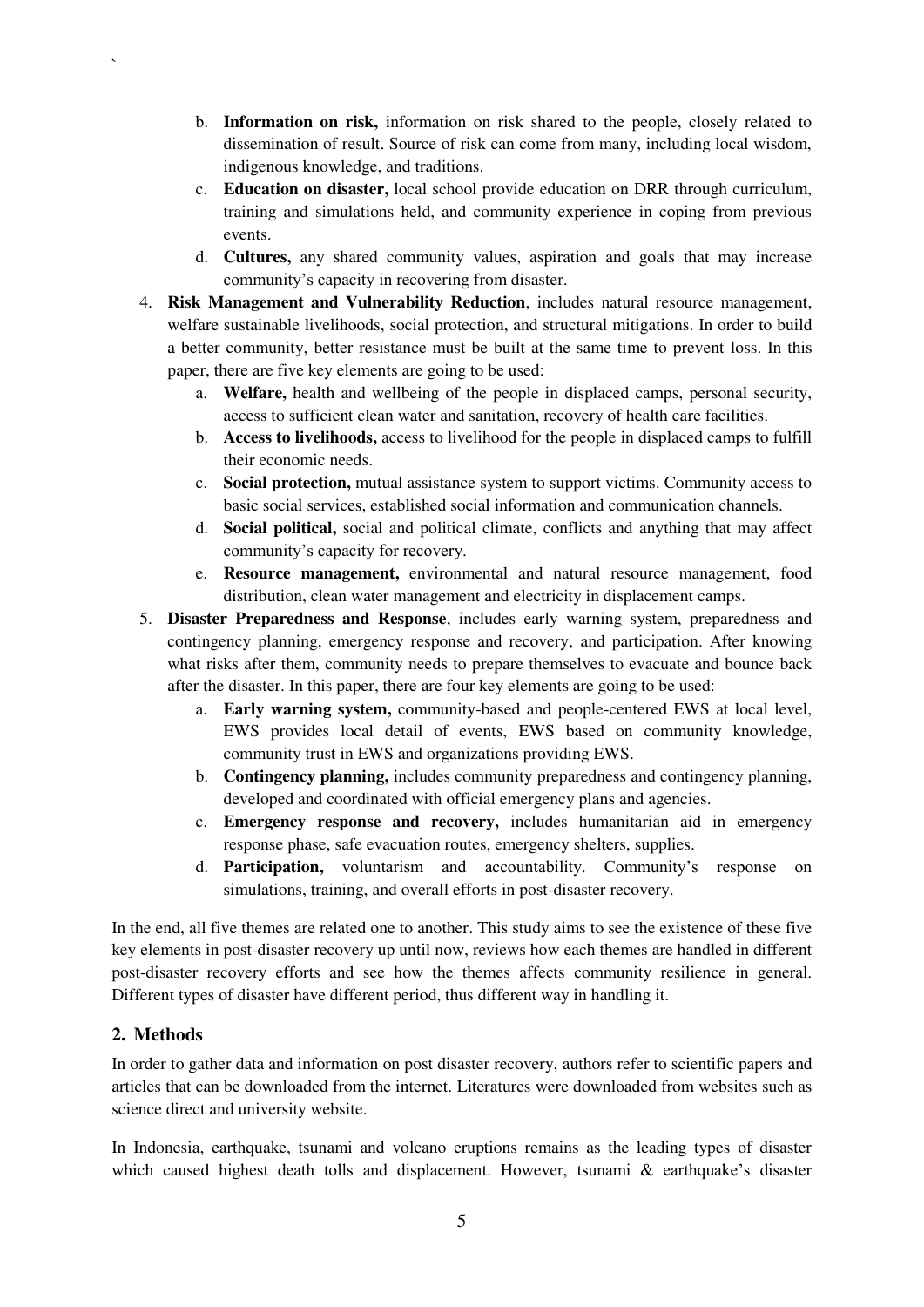recovery period will differ with volcanic eruptions which could happen for months to come. Data collected are related to major disaster incident happened in Indonesia ever since 2004, they are: 2004 Indian Ocean Tsunami, 2009 West Sumatera Earthquake, 2010 Mt. Merapi Eruption, and 2010-now Mt. Sinabung Eruption. To analyze the data, this study uses descriptive qualitative approach. Data collected from previous literatures, except for Mt. Sinabung which are collected using in-depth interview. Then, all of the information are synthesized by tabulation and matrix classification.

#### **3. Major Geological Disasters in Indonesia**

#### *1.1 2004 Indian Ocean Tsunami*

`

On Sunday December 26th at 0058 UTC (0758 local at the epicenter), a great earthquake occurred 250 km southwest of Banda Aceh in northern Sumatra, Indonesia. With a moment magnitude of 9.3, it was the second largest instrumentally recorded earthquake in history (Stein and Okal, 2005). As of July 2005, official figures put the number of dead, missing and displaced in the Indian Ocean region at more than 175,000, nearly 50,000 and over 1.7 million, respectively. Indonesia's Aceh province, closest to the epicenter of the earthquake, was exceptionally hard hit. According to the Indonesian government's disaster coordinating agency, BAKORNAS, by the end of March 2005, 128,645 people in Aceh had lost their lives, 37,063 were missing and 532,898 had been displaced (USAID, 2005)

#### *1.2 2009 West Sumatera Earthquake*

On Wednesday, 30 September 2009, an earthquake occurred with magnitude 7.6, epicenter 45 km WNW of Padang. 1,115 people were killed (60 per cent of them in Padang-Pariaman District), 1,214 were seriously injured and 1,688 were lightly wounded. Of 379,200 buildings that were damaged (three quarters of which were houses). Around 135,000 houses were severely damaged and an estimated 1,250,000 were made homeless or otherwise severely affected (Grundy, 2010). Since this earthquake did not result in a tsunami the vulnerability to a tsunami has not been tested.

#### *1.3 2010 Mt. Merapi Eruption*

On 2010 Mt. Merapi erupted, and it is known as '100' year's event which brought devastating disaster for the community who lives around its flanks. It generated tephra plume that reached 12 km altitude, released  $SO_2$  emissions larger than any of its recorded eruptions (from 1992 to 2007), resulted more than 280 lahar events along 13 rivers, and produced pyroclastic density flow currents that cruised 8 km down the Kali Gendol River and Kali Kuning River drainages channel on the south flank of the volcano (Surono et al., 2012). 367 people were killed, 400,000 people were evacuated, and 2,300 houses were collapsed. The volcanic hazards also ruined infrastructures (such as dams, bridges, roads, etc.). The eruption ruined community's economic assets and source of livelihood such as farmland, irrigation, water storage, and livestock.

#### *1.4 2010 & 2013-now Mt. Sinabung Eruption*

Mt. Sinabung is unique, its eruption at 2010 was the first one after lying dormant for 400 years and is now Indonesia's most active volcano. Then the volcano erupted again at 2013 and hasn't stopped ever since. The uncertainty caused by long eruption of Mt. Sinabung for more than five years has caused as many as 2.592 families and 9.319 people displaced<sup>3</sup>. Some villages have been relocated to a safer place, but some are still in constant brink of uncertainty, unable to return home yet unknowing of where to go next.

<sup>&</sup>lt;sup>3</sup> Mt. Sinabung Media Center, May 23<sup>rd</sup> 2016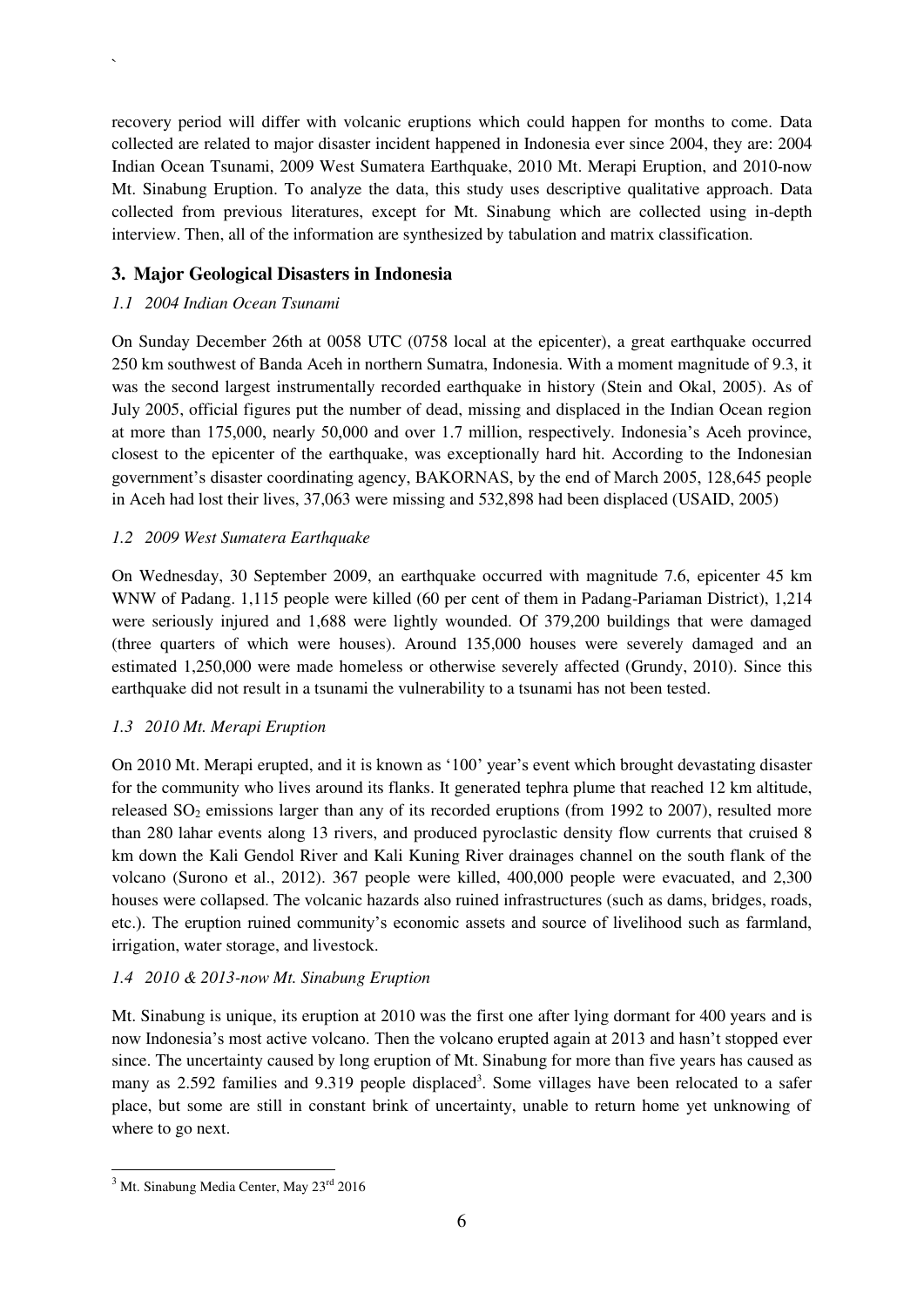#### **4. Community Resilience Aspects in PDR**

#### *1.5 Governance*

`

#### *1.5.1 2004 Aceh Tsunami*

When 2004 tsunami happened, there were no agency in disaster management, and local government has collapsed. Since local government administration collapsed and central government had limited capacity in the operational ground, NGOs become the "real" actor who drove emergency aid, rehabilitation and reconstruction (Steinberg, 2007). Then Government of Indonesia (GoI) appointed Bappenas to develop a master plan in rehabilitation and reconstruction (Jayasuriya, et al. 2010). However, many NGOs and Aceh local government refused the master plan's idea. They are worried by establishing a new agency could add new layer of bureaucracy to the problems of working in Aceh, since all of the construction work would be tendered in Jakarta, capital city of Indonesia, without proper local needs and involvement (Jayasuriya, et al. 2010). But still, at May 2005 BRR (Rehabilitation and Reconstruction Agency) was established by cabinet decision to coordinate agencies and donors in reconstruction work (Steinberg, 2007).

The existing conflict dynamics between GoI and Free Aceh Movement (GAM) added an extra element of obstacle in devising partnerships and organizing cooperation between groups. According to Bauman et al (2006), partnership was not as smooth as it could be between NGOs and INGOs since they lacked in cohesive process. That happened largely due to many NGOs not having awareness of the inherent tensions and problems of the conflict. However, partnership in mitigation for future disasters has been evident in the development of groups such as NTHMP, IOTWS, and other intergovernmental bodies.

#### *1.5.2 2009 West Sumatera Earthquake*

There are 142 activities invested in disaster recovery. Government contributed the more than 80% of them to coordination, planning, strengthening institutions and legislations (Sagala, 2010). Compared to Merapi, this number of activities is significantly higher, considering West Sumatera has fewer people than the people affected by Merapi, the reason why is because the NGOs. NGOs invested much more in earthquake and tsunami related education and awareness activities in West Sumatera. This may have happened due to the residual effect of tsunami responses on the Western Coast of Sumatra. This number of activities does not result in all people are catered, there are places who doesn't receive aid such as the China Town, this will be discussed further in Social and Political context. NGO Project Manager in Padang said that the institution with which she worked was never invited by the government to discuss recovery planning, design, implementation or evaluation (Alfirdaus, 2014).

Many people found temporary accommodation with relatives and members of their extended families. Mainly by means of international donations, 13,778 temporary dwellings were constructed (Alexander, 2012). Recovery in West Sumatera took place in November 2009, 2 months after the disaster. The UN Cluster approach was applied in the ground and some NGOs took on respective responsibilities for aid based on the coordination guidelines and the Sphere Standards. The funding for the West Sumatra Earthquake Recovery was received from four sources: Foreign Grant, National Budget, Provincial Budget and District/Municipality Budget (Bappenas, 2009).

#### *1.5.3 2010 Mt. Merapi Eruption*

There are 123 activities invested in disaster recovery. Government contributed the more than 80% to coordination, planning, strengthening institutions and legislations, similar as the one in West Sumatera (Sagala, 2010). The problem in this case is lack of coordination, which then led to confusion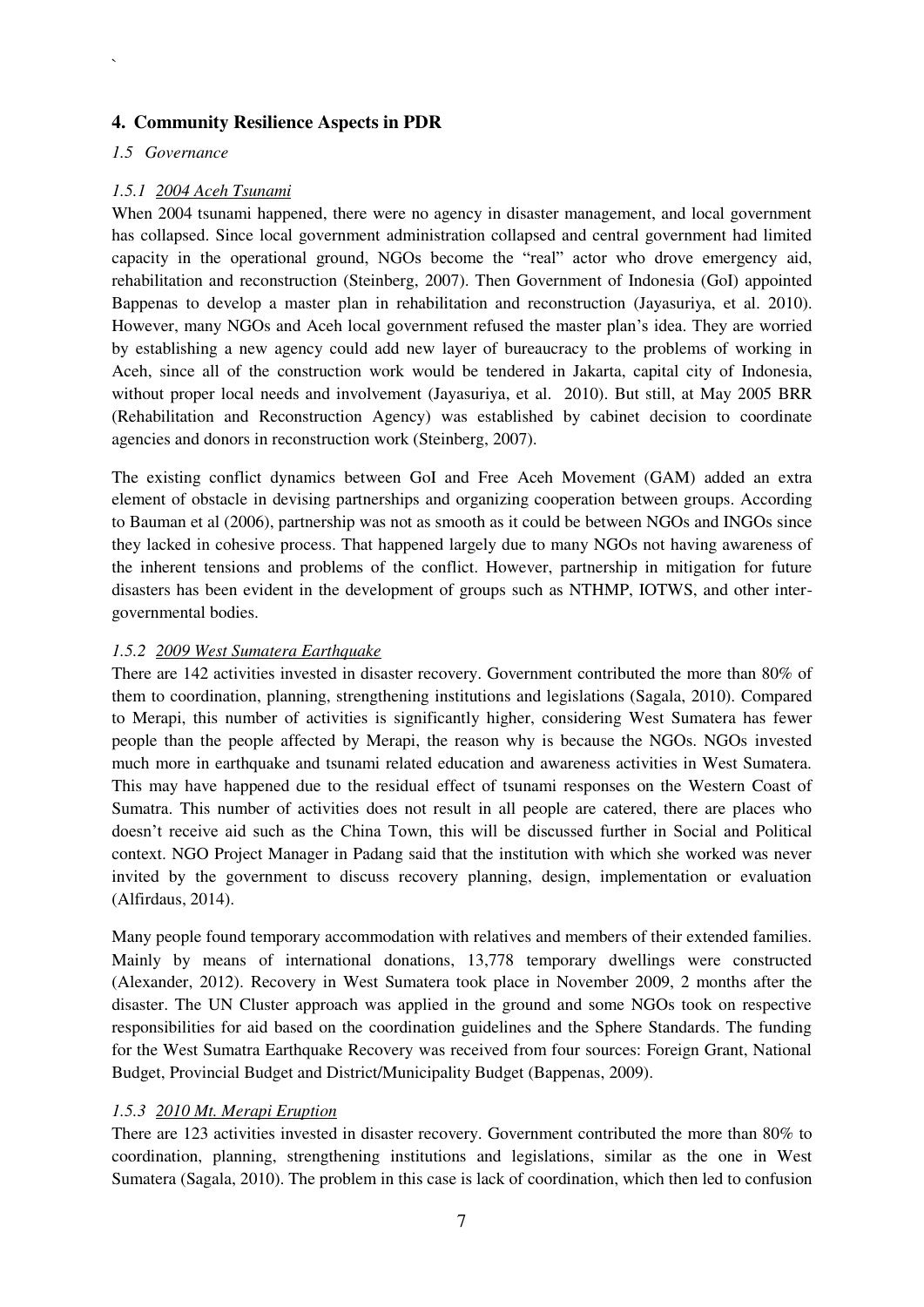and made it difficult to take decisions that are needed is mainly felt by community leaders. There are lack of coordination between the village and district levels, especially in evacuation. This situation consequently influences the evacuation process as villager become scattered and separated from family or other community members (Christia & Helleve, 2012).

Emergency plan issued by the local government depends to a large extent on CSO and CR with a growing involvement of NGOs and private organizations. However, orders to the public such as evacuation orders are given by BNPB and local governments, which also organize evacuations (Bakkour, et al., 2013). At 1994 Merapi also erupted, and there was unanimity in their opposition to resettlement (Dove, 2008), many villagers saw the government resettlement program as just another sort of hazard, and they preferred the hazard that they knew to the one that they didn't (Schlehe, 1996). Now even though people are reluctant in relocating, they are willing to proceed and cooperate with the local government on their relocation (Christia & Helleve, 2012).

#### *1.5.4 2010-now Mt. Sinabung Eruption*

A development in 2015 had the national government donate IDR 6 billion to aid efforts, although a lack of local government transparency has led to a drop in governmental trust among local residents. Partnership was present through The UN World Food Program assisting local authorities; some aspects of relief included setting up a logistics hub, providing technical operational support, implementing training and coaching programs for BPND, BPBD north Sumatra and BPBD Karo district.

#### *1.6 Risk Assessment*

`

#### *1.6.1 2004 Aceh Tsunami*

Risk Assessment has had the most effectiveness when risks are transmitted by sources people trust and consider credible. In the case of procedural changes to Tsunami warnings; RTSP's are disseminated through text formats which are generated into bulletins which are generated into warnings on the associated websites. From this a number of indicators are generated which give key facts about the size, severity, elapsed time since earthquake etc., which are helpful in assessing likely outcomes of the tsunami (Shaw, 2015).

#### *1.6.2 2009 West Sumatera Earthquake*

Before the earthquake happened, there were minor earthquakes struck West Sumatera, people couldn't really predict which area will be most damaged. Risk assessment were not done right after, but a contingency plan, risk assessment, and disaster risk management was done in collaboration with NGOs and universities. 2010 Mt. Merapi Eruption

PVMBG and the local government has made a risk assessment of Merapi. There are also many studies on Merapi and its hazard zone. The cultural significance or Merapi means the community is reliant on modes of transmission of knowledge which may not be effective, categorized as either external or internal. External being teachers, journalists or local authorities; and internal being local elders, usually more likely to have witnessed or experienced an eruption. Yet methods of risk and hazard conveyance are insufficient in communicating the consequences of a real eruption (Lavigne et al, 2008).

#### *1.6.3 2010-now Mt. Sinabung Eruption*

Some academics (Chatfield & Reddick, 2015) assert that some of the deaths at Sinabung were avoidable, (the students), that lack of activity on twitter on the government's behalf made the effects of the eruption worse. Essentially, there was a "*facilitated or inhibited communication of risk*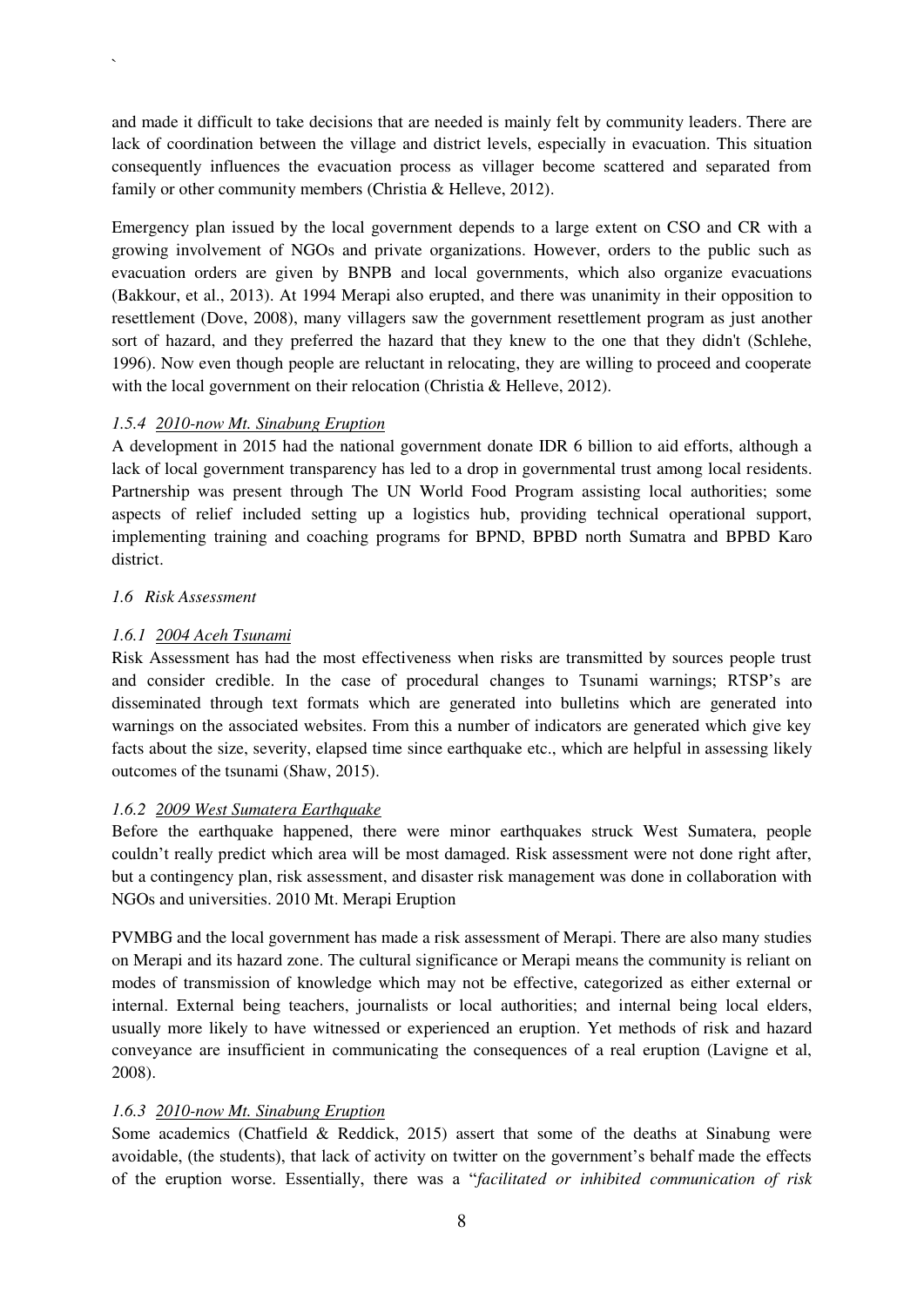*perception by the government".* The hazard assessment is done by PVMBG, yet the content was not suitable for public use due to it being too technical; instead it was directed more for BPNB (National Disaster Management Agency), whom then disseminates information via twitter feed.

This shows a traditional top down disaster-risk communication, not multi-directional. Hence the government 'bureaucratic efficacy' has come under scrutiny, and inter-agency communication must be improved to further enhance communication lines: '*which seems to contain competing and contradictory disaster risk perceptions, policies and government actions'.* 

#### *1.7 Knowledge and Education*

#### *1.7.1 2004 Aceh Tsunami*

`

According to Keumala (2014), 85% of the people living on the coast are aware of their unsafe location, the rest who answered they are safe are aware of the risk too but they 89% of them answered they believe so without reason. This percentage shows an adequate level of risk perception, supported with signage and evacuation route. In terms of Education, post-disaster risk process was implemented largely through Hyogo Framework for Action (HFA), which was adopted in 2005. There is greater demand for education in risk reduction, with specific targets set along with measurements of progress, Sekolah Siaga Bencana (SSB) or Disaster Preparedness School activity was implemented and disaster education is made in the curriculum since 2012.

The Cultural profile of Indonesia does lend itself to a great deal of risk education through myths and legends, however in the 2004 case this was only evident in minor cultures such as the Simeulue, whose tsunami awareness was a cultural property shared by their ancestors. The people of Aceh, having no recent experience with major disaster not of a conflictual nature.

#### *1.7.2 2009 West Sumatera Earthquake*

Disaster management education in Padang has become exemplary, especially with the mix use of school as tsunami evacuation shelter raises the awareness of students and teachers, which is good since children could become a medium of information for their families. West Sumatera has some cultures that may contribute to social capital such as (1) capital sharing, (2) *gotong royong,* and (3) *perantauan* (Vanhoebrouck & Sagala, 2010). Capital sharing means that much of the material and social resources necessary for an appropriate development contributing to the wealth and health of a community will be shared through fixed socialization processes. Gotong royong, it's a culture where people help each other out due to pure altruistic reasons, it can be shown in Pau Limau where people do infrastructure repair and construction together. *Perantauan*, on the other hand is when a man comes of age and migrate to other place, the migrant distribution then comes to help migrants' families who were victims of the disaster.

#### *1.7.3 2010 Mt. Merapi Eruption*

One interesting social factor is noted: "emphasized the role of non-hazard related socio-economic factors in shaping people's behavior in case of an ongoing eruption. "e.g. women less likely to have hazard knowledge because of less time (or no time) on volcano, but as such would be more likely to evacuate quickly. This condition points out to a community's lack of information dissemination amongst its own people, causing a risk perception gap.

The cultural knowledge within the community is fairly extensive, and as such the risk perception and education is informed heavily by this factor (Wimbardana and Sagala, 2013). Myths about Merapi are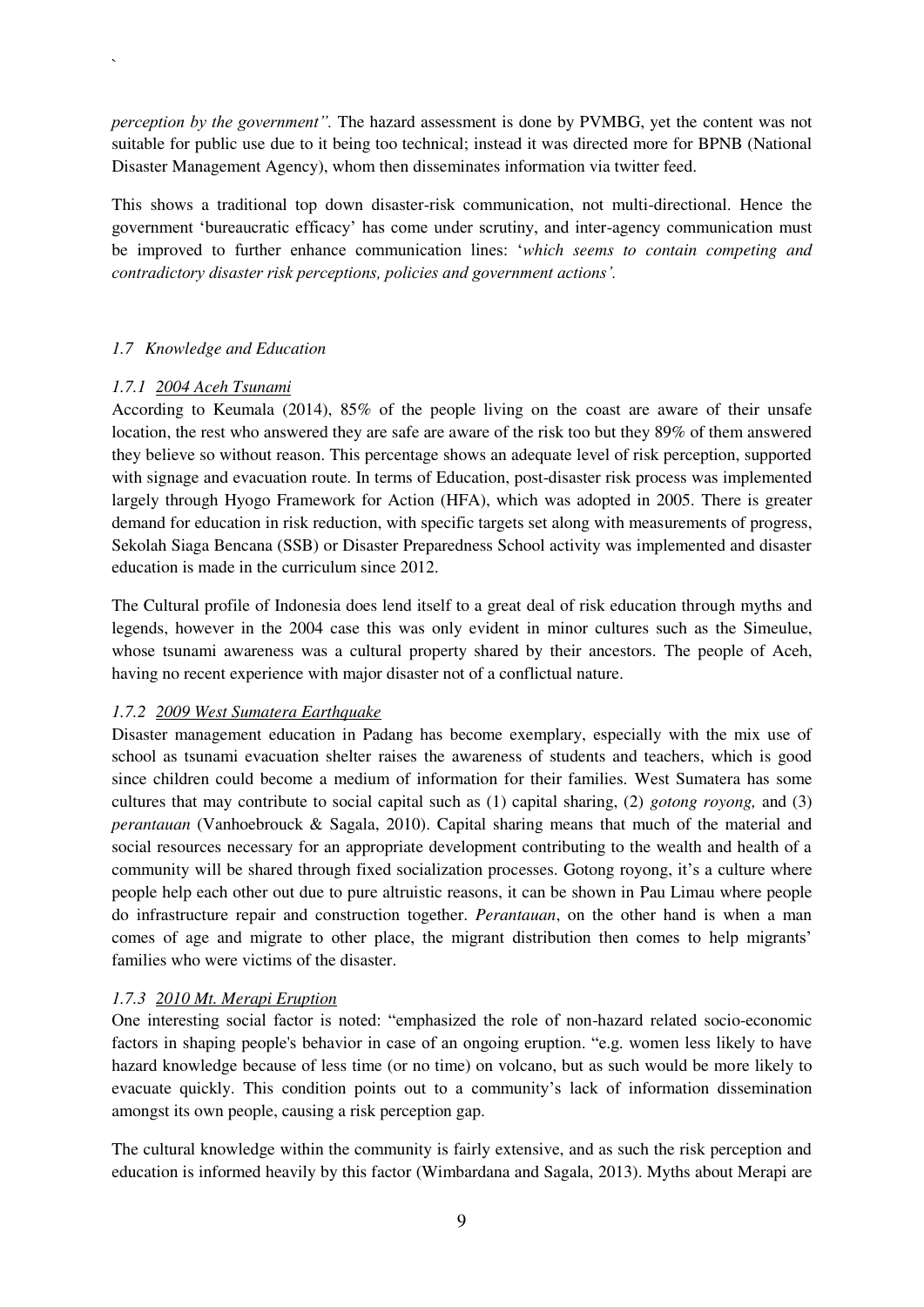handed down from generation to generation, also creating a sort of 'culture of hazard' which can numb people to the actuality of the dangers (Dove, 2008). As such, local communities even experience a 'positive' reaction to disaster; such as improved religiosity and a stronger sense of togetherness. Dissemination of myths about Volcanoes and the traditional (Javanese) interpretation of power existent within Java is an important part of Javanese cultural heritage. The interpretation of Merapi as a figure of creation, and a place of spirituality can show us both the importance to villagers but also outline how the hazards are perhaps disseminated in a mystical sense which desensitizes the populace to the dangers.

#### *1.7.4 2010-now Mt. Sinabung Eruption*

`

The existing risk perception inherent culturally is not as strong as with their Javanese counterparts. This is perhaps due to the great length of time Sinabung has been dormant, and the lack of major Volcanic activity in recent times in the northern Sumatra region. As such there was also less information of risk leading up to the Sinabung eruption. In terms of Information on disaster, effective use of social media shows that more interaction is required from the public, more engagement means greater awareness in both the public sphere and at a government level.

Ever since the people are displaced, perception of risk has lowered. People still goes to the hazard zone to farm and fulfill their daily needs.<sup>4</sup> Warnings has been assigned and militaries are posted to search for any remaining villagers within the danger zone but people has strong attachment to their land; in other words, their culture might actually hold them back from relocating to safer place.<sup>5</sup>

#### *1.8 Risk Management and Vulnerability Reduction*

#### *1.8.1 2004 Aceh Tsunami*

Welfare becomes a complex aspect in Aceh since there are restriction for humanitarian access to areas known as GAM strongholds – or "black areas" – was reportedly extremely poor (AI, 20 January 2005, p. 2). Aceh-based women groups say the misery of the surviving females continued in the camps for the half a million survivors who have lost their homes. Head of the Aceh Gender Transformation Working Group confessed that harassment against women usually come when they have to go to the bathrooms. Most bathrooms in camps for the displaced are not segregated by sex and many young male survivors like to hang out near those places to kill time (Reuters, 26 March 2005). During the current military operations, a few allegations of crimes of sexual violence by the military have been investigated. Despite repeated allegations of crimes of violence against women by the security forces during previous military operations, only one case is known to have been investigated, and no one is known to have been brought to justice (AI, 8 December 2004).

In terms of social protection, many NGOs implemented Cash for Work program in Aceh. One of which is Mercy Corps. Mercy Corps' CFW program in Aceh was a complementary intervention to provide food relief and it allowed participants to supplement rations while facilitating savings and asset purchase. On the other side, it increased purchasing power which enabled households to meet basic needs. CFW contributed significantly to household economic recovery and was a factor in aiding the return of displaced population members to their original communities of residence (Doocy, et al., 2006).

 $\frac{4}{100}$  Interview with local activist at May 10<sup>th</sup> 2016, PVMBG at May 11<sup>th</sup> 2016 and Beidar at May 23<sup>rd</sup> 2016

 $<sup>5</sup>$  Interview with local anthropologist at May 16<sup>th</sup> 2016</sup>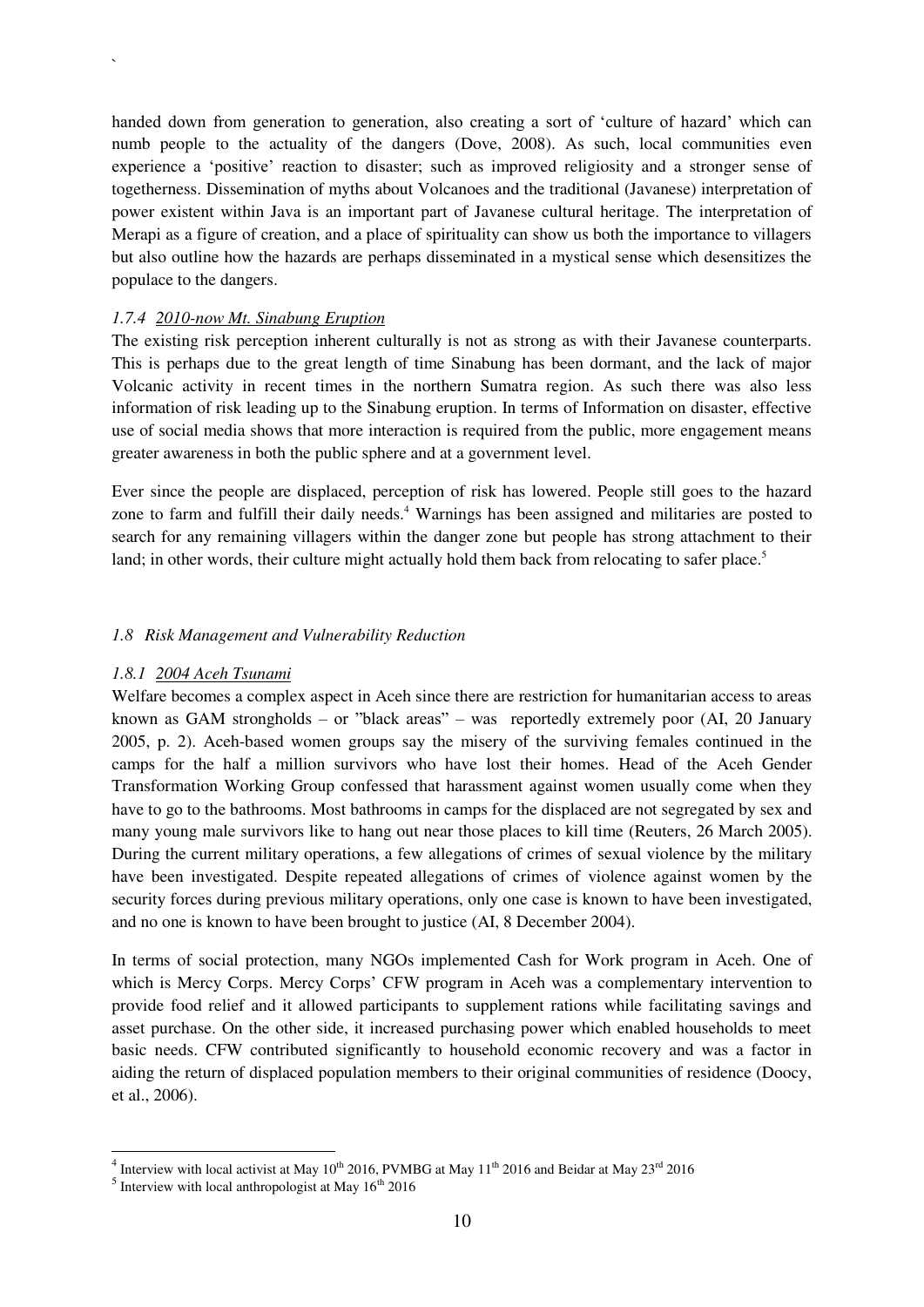The government provided barracks for tsunami IDPs. There are also some portions of the IDPs that aren't moved into barracks due to the barracks' limited capacity. This condition pressures the cohesiveness of local social structure. Suspicions and distrust among one another started to take place and increased as some village figures compete for influence (Mahdi, 2007).

The social political scope in Aceh is added due to Aceh's history with conflict and the presence of the GAM (Gerakan Aceh Merdeka, or Free Aceh Movement), whose tension with the GoI (Government of Indonesia) has been a constant conflict since 1976. These hostilities were set aside in the aftermath of 2004's disaster, and a temporary ceasefire (a Memorandum of Understanding/ MoU) was agreed upon, as the GoI also relaxed restrictions upon northern Sumatra. The intervention of the international community was also a factor in creating a push and pull factor that engaged the parties in the peace process (Bauman et al, 2006).

#### *1.8.2 2009 West Sumatera Earthquake*

`

Problems surrounding the IDP camps at the time revolves around hygiene and sanitation which is a common theme. OXFAM rallied a gender-sensitive advocacy, they designed two different hygiene kits especially for women as part of the water, sanitation and hygiene (WASH) emergency activities inspired by a local woman named Ibu Darmulis. Pregnant women received a kit specifically designed to meet their needs, as well as extra supplies for the delivery, soap and clothes for the baby, and a kitchen set. (Oxfam, 2012)

Many of the victims receives aid and help from their relatives who migrate to other land (Vanhoebrouck, & Sagala, 2010). A lot of female-headed households were created by male migration but even where men were present, feedback from the community suggested that, in most cases, women managed cash transfer payments and men and women discussed together how to use the cash.

#### *1.8.3 2010 Mt. Merapi Eruption*

Risks associated with volcanic risk can't really be disentangled from socio-economic and cultural context. However, the disaster management frameworks rarely reflect this fact. Major factors often overlooked are religion and access to livelihoods. Also risk comparison: e.g daily food security and poverty issues vs the rare (but destructive) threat of volcanic activity.

After a disaster there is often a disturbance in the flow of production, services, infrastructure etc, unemployment will increase but how to repair this social infrastructure? There is a myriad of strategies, but all depend on "*capability of individuals, households, groups and institutions to utilize and access existing resources*" (Pratama, et al, 2013)

Food security major priority in terms of hazard perception, due to population being very poor (Lavigne et al, 2008). Right after the end of emergency phase, the government of Indonesia helped the victims by "buying" their dead livestock, especially cattle. This policy was aimed to enhance household economic recovery after the devastating disaster. Instead of using the cash for restoring their livelihood resources, the beneficiary tend to use it as saving to meet basic need during living in emergency shelter, such as food, clothes, children's education needs, and rebuilding their dwelling (Wimbardana & Sagala, 2013).

The limited amount of adequate infrastructure and high prices for cattle breeding and treatment after the eruption became an apparent obstacle to restore community livelihood. Thus some of the funds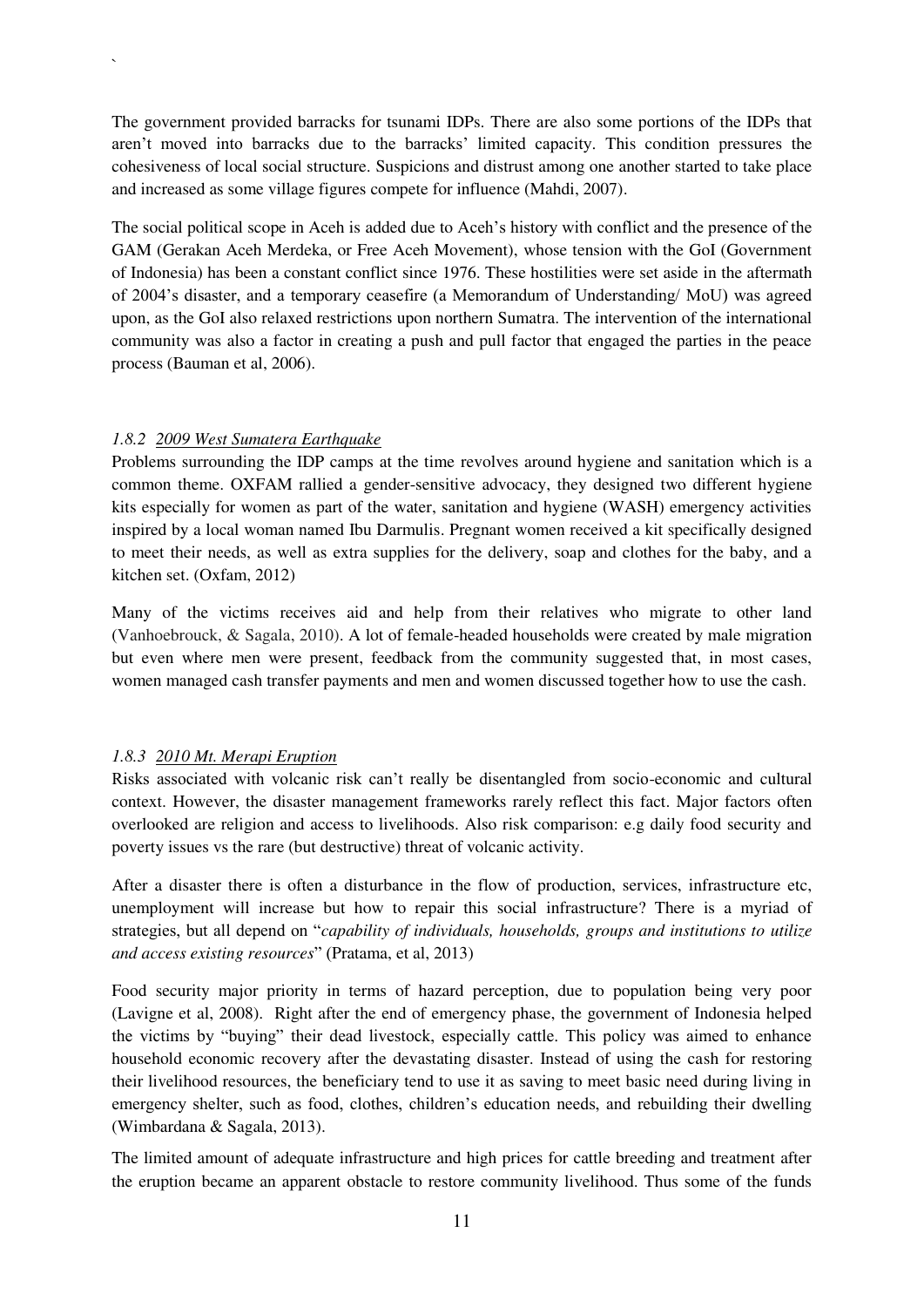that were sent and received as aid was used by the villagers in temporary settlements to meet every day needs and also as savings to use as financial capital to explore more or restore their sources of income. Even though in practice this strategy could support the disaster victims to stay alive in times of crisis, it could not provide ample opportunity for the communities to access and utilize resources sustainably. (Sagala, et al., 2014)

Wahyuwijayanti (2012) found that community participation amongst members of the Umbulharjo Village, Cangkringan District, was quite strong. However, the government as yet was not supporting them in their endeavours. The research found that leadership, social network, and community participation were important factors in the process of self-help recovery. This is conducted by the community itself. The self-help recovery takes the form of economic recovery and house reconstruction, while the fundraising is done through the tourism activity in Volcano Tour areas, which is also set up by local communities. This is an effective rebuilding of access to livelihood, however there is an issue with unsustainability of tourism due to Volcano tourism often being classed as 'dark tourism'.

#### *1.8.4 2010-now Mt. Sinabung Eruption*

`

Livelihood is a problem in Mt. Sinabung eruption PDR. Farming is part of Karo culture, farming becomes a pride for the people. Majority of the Sinabung victims are farmers, Mt. Sinabung eruption caused many loss of agricultural assets such as land, irrigation and livestock. Having little option to fulfill their livelihood, the IDPs are forced to return to their land within the hazard zone to farm. The farming culture has become so deep and ingrained that any trainings given by the UN for alternate source of income was fallen down. These people return to farming even though they have already given some training to work as something else such as tailoring and woodwork.<sup>6</sup>

Lack of fertile land and unequal distribution of seeds has also heightened the tensions between IDPs in Siosar. This tension then sours the relationship between IDPs and the government even more. Problems such as looting and conflicts between IDPs and local community also existed in a certain camp where an IDP was alleged with rape towards a local resident, racial conflicts between Nias tribe and Karo tribe also existed which threatened the security of not only IDPs but also community.<sup>7</sup>

Another central issue surrounding IDPs in Sinabung is the uncertainty that lingers regarding repatriation and relocation. The continuous emergency status of Mt. Sinabung, makes the local government reluctant to some of the IDPs. The uncertainty drives a growing distrust between the IDPs and the governments, making some of the IDPs choose to return to their origin villages rather than staying in the IDP camps.<sup>8</sup> Another problem rose from dissent between future host community in Lingga village who refused to host IDPs unless the IDPs integrates as Lingga villagers. A riot broke out at  $29<sup>th</sup>$  July 2016, resulting in death of one civilian.

#### *1.9 Disaster Preparedness and Response*

#### *1.9.1 2004 Aceh Tsunami*

As with the 'earthquake-tsunami association' not being present, the local mechanisms for disaster response were virtually non-existent. In terms of the early warning system also not being present, some tribal knowledge had been passed down to the people of Simeulue, where the tell-tale signs of

 $\frac{6}{10}$  Interview with FAO at May 4<sup>th</sup> 2016

 $7$  Interview with local anthropologist at May  $16^{th}$  2016

 $8$  Interview with local activist at May  $10^{th}$  2016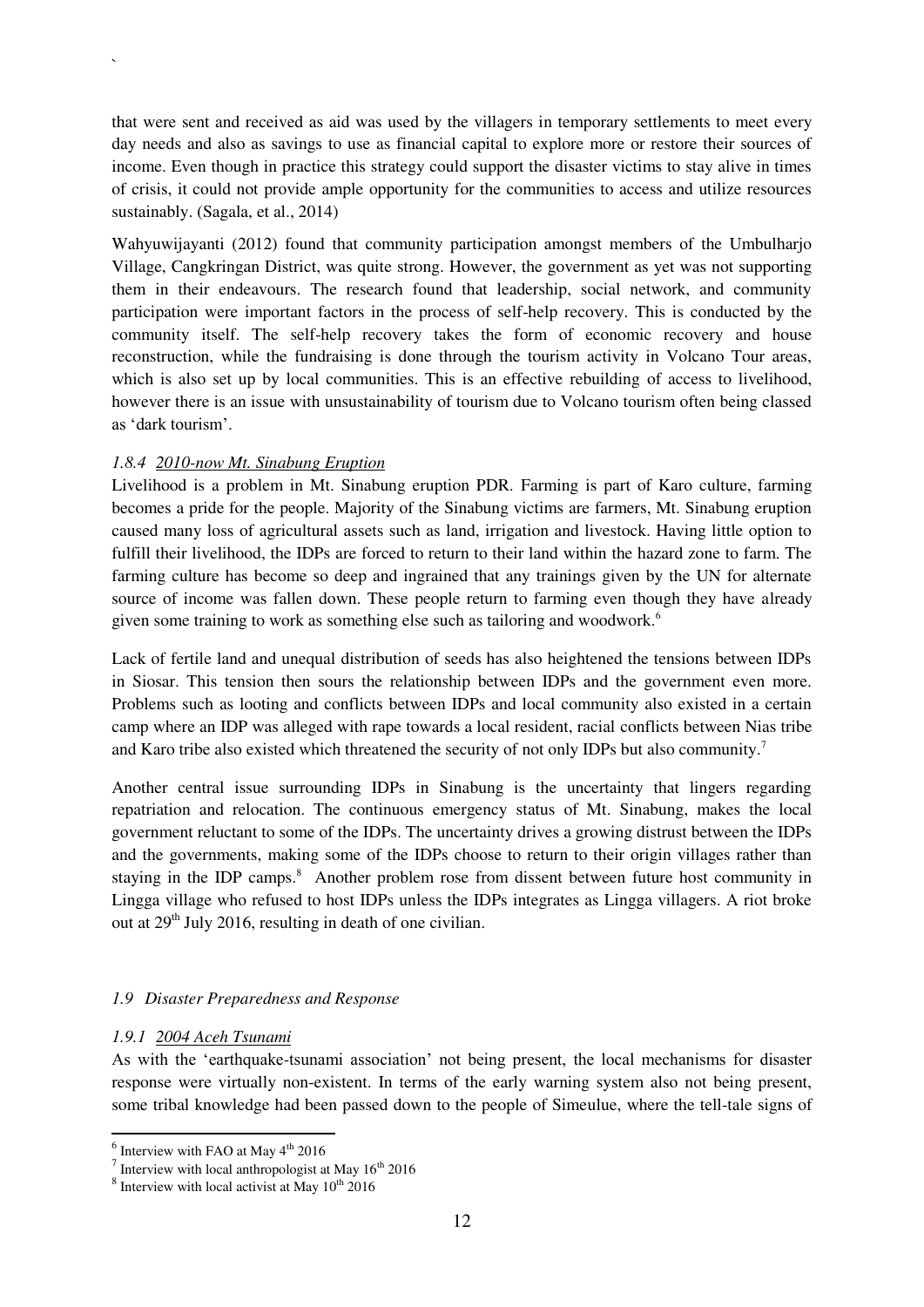receding water and earth shaking alerted the locals to danger of tsunami (Levy & Gopalakrishnan, 2005). In the years since 2004, a rapid acceleration has occurred in the development of the Indian Ocean Warning System, (IOTWS). The Intergovernmental cooperation has also increased, with National Tsunami Warning Centre's (NTWC) of individual countries choosing the Regional Tsunami Advisory Service Providers (RTSP's) from which they wish to access tsunami watch information from. This updating of systems means all tsunami watch information must be interoperable between countries, however; "tsunami warning system can only be successful if it spans the continuum of activities associated with an "end-to-end" approach. An end-to-end tsunami warning system begins with the rapid detection of a tsunami wave and ends with a well prepared community that is capable of responding appropriately to a warning." (Shaw, 2015). Contingency planning runs along the same lines as emergency response. The unheralded nature of the 2004 tsunami was a significant learning curve for the people of Aceh and all the governing bodies involved. Disaster preparedness and planning was virtually non-existent.

Humanitarian aid for the 2004 tsunami was significant across the international spectrum. Major international states and non-state actors were strong in their presence both on the ground and in-terms of funding support. Some critics noted that recipients of aid were passive in the process, as the participation of the affected people in the planning, design, and implementation of relief and reconstruction processes has been very low (Bauman et al, 2006). This results in a lack of sense of ownership in the process by the beneficiaries. An examination of funding sees that a total of US\$ 14 billion was donated to the Tsunami relief, with 46 % came from governments, 39 % from private and 15 % from multilateral. The largest bilateral donors were Australia, Japan, United States, Germany and EU, as their funding amounted to 60 % of support from foreign governments. Indonesia received p34.4% of this funding, with the next most going to Sri Lanka, who received 25%.

In 2012, however, another tsunami happened in Aceh. Even though tsunami evacuation shelters are built, many of the people refused to utilize it. According to Keumala (2014), the community doesn't know the function, they don't trust the shelter's reliability in evacuation, and there is no sense of ownership towards the shelter which leads to neglect.

#### *1.9.2 2009 West Sumatera Earthquake*

`

One of initiators for disaster preparedness in West Sumatera is Kogami (Komunitas Siaga Tsunami) or Tsunami Alert Community. As prior to 2009 West Sumatera Earthquake, Birkmann et al (2008) noted that almost 100% of the respondents in their research are familiar with the word "Tsunami". Even though most of them have never experienced tsunami personally. 86% answered the correct definition of tsunami This shows a good level of risk perception within the community on geological hazards. This was particularly due to remembrance of Indian Ocean Tsunami 2004 occurred in Sumatera, where Padang is located.

#### *1.9.3 2010 Mt. Merapi Eruption*

A community-based NGO named Jalin Merapi has a role on relaying early warning system. They sent messages, tweet, and broadcast any information on volcanic activities through radio. They spread the information quickly and act as a gateway to the community. Their use of radio broadcast is effective since people who lives there mostly listen to the radio. (Tanesia  $\&$  Habibi, 2010).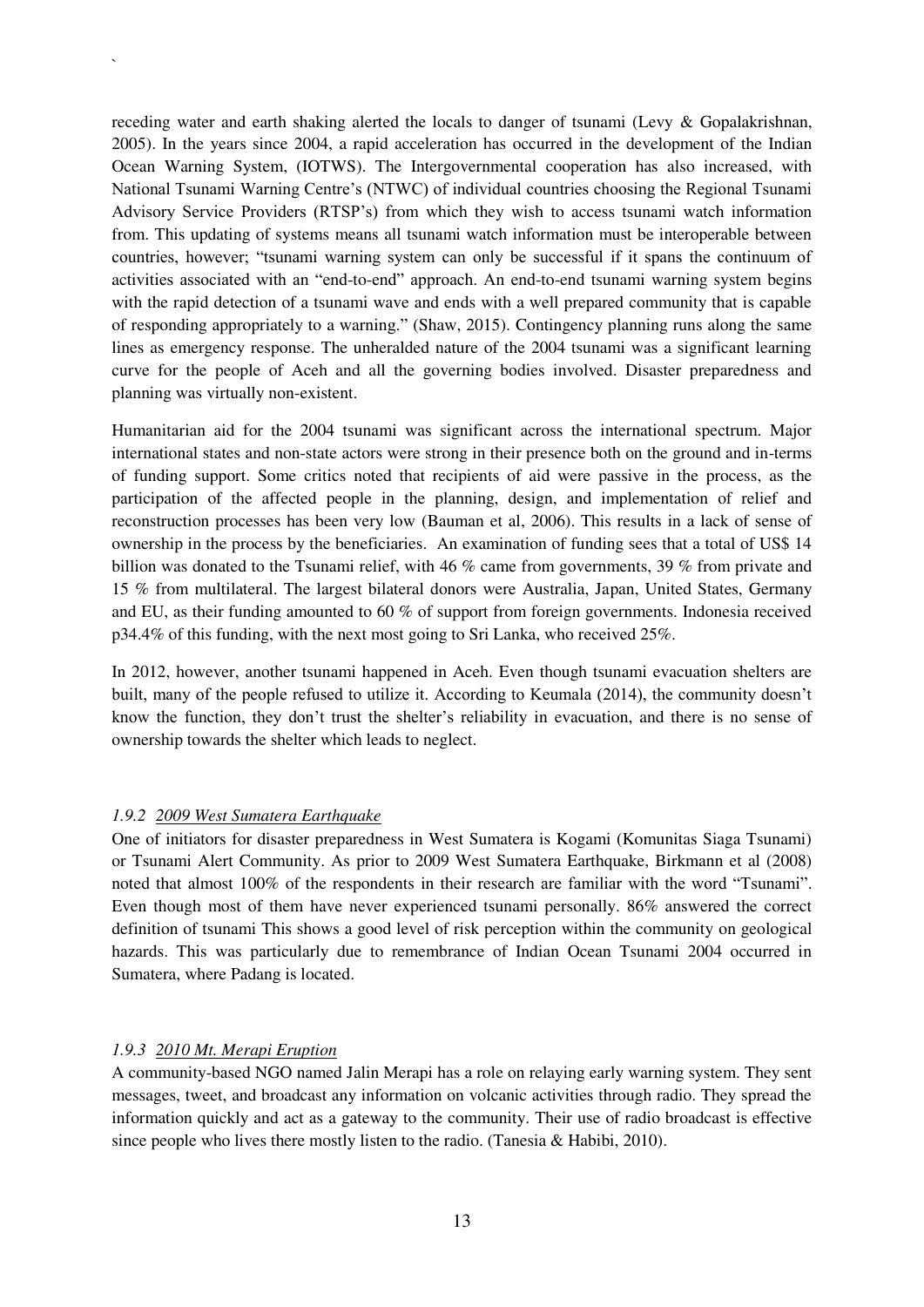Humanitarian aid was significant from the international community, including 1.5 million EU\$ from the EU council, 2 Million US\$ from the US government and 1 Million AU\$ from the Australian government. The Indonesian Red Cross and Red Crescent worked hard in this situation providing meals for displaced villagers and other acts of aid. Partnership again was evident with SAR (search and rescue) teams working in tandem with Army special forces (KOPASSUS) teams in searching for missing villagers.

When lahar disasters occur, relief is usually provided by a wide variety of institutions, namely: District (30%), Local institutions (villages) (22%), Sub-district (16%), Province (10%), Private companies (10%), Central government (6%) and International institutions (6%). Other stakeholders involved during the state of emergency (level III and IV) are volcanologists (PVMBG), local disaster management agency (BPBD) including army, police, health department, public work department, social department. The people argues institutions that should first react when lahar occurs are mainly: neighbors, local authorities (village chief, rescue team, personalities), sub-district authorities and regency. This indicates a participatory approach that is facilitated by strong social networks and bottom up relationships. (Bakkour, et al., 2013)

#### *1.9.4 2010-now Mt. Sinabung Eruption*

`

Since none of the people know Mt. Sinabung aren't even dormant, community preparedness is low. Local government made no preparation or training whatsoever in facing the eruption, no contingency planning is made until now, all actions are done as responsive which then lead to other problems. On May 2016, cold lahar erupted it killed two children, injured three people and damaged three houses; this happened due to the local government's negligence on mitigating hazards. Cold lahars are accumulated and caused shallowing of river which then caused cold lahar to overflow and hoofed unexpected locations.<sup>9</sup>

Local NGO called Beidar—in cooperation with PVMBG (Center for Volcanology and Geological Hazard Mitigation) volcano monitoring station—is responsible of disseminating any activity and maintain people's activities outside danger zone. Up until now there are no established early warning system in Mt. Sinabung. Early warning is done from mouth to mouth by Beidar agents to local communities located at the edge of danger zone.<sup>10</sup>

In 2014, humanitarian aid in terms of Sinabung eruption has consisted of US government aid provided through United States Office of Foreign Disaster Assistance (OFDA), and significant contributions from National bodies, as well as the Indonesian Red Cross, who has been operating in the area since 2010. Significantly, Red Cross received a donation of IDR 2.5 billion (around USD 188,000) from Krama Yudha Mitsubishi Group to aid relief efforts in Sinabung (Red Cross, 2015).

In constructing IDP relocation area at Siosar, construction process was done by the military. IDPs were not given part on building their homes, only to choose their new houses through lottery tickets.<sup>11</sup> This happened due to deadline given by the President, at the time utilizing military to build these homes was seen as a faster, effective way.

 $\frac{9}{9}$  Interview with local activist at May  $10^{th}$  2016

<sup>&</sup>lt;sup>10</sup> Interview with PVMBG at May  $11<sup>th</sup>$  2016 and Beidar at May  $23<sup>rd</sup>$  2016

<sup>&</sup>lt;sup>11</sup> Interview with IDPs on Siosar at May  $16^{th}$  2016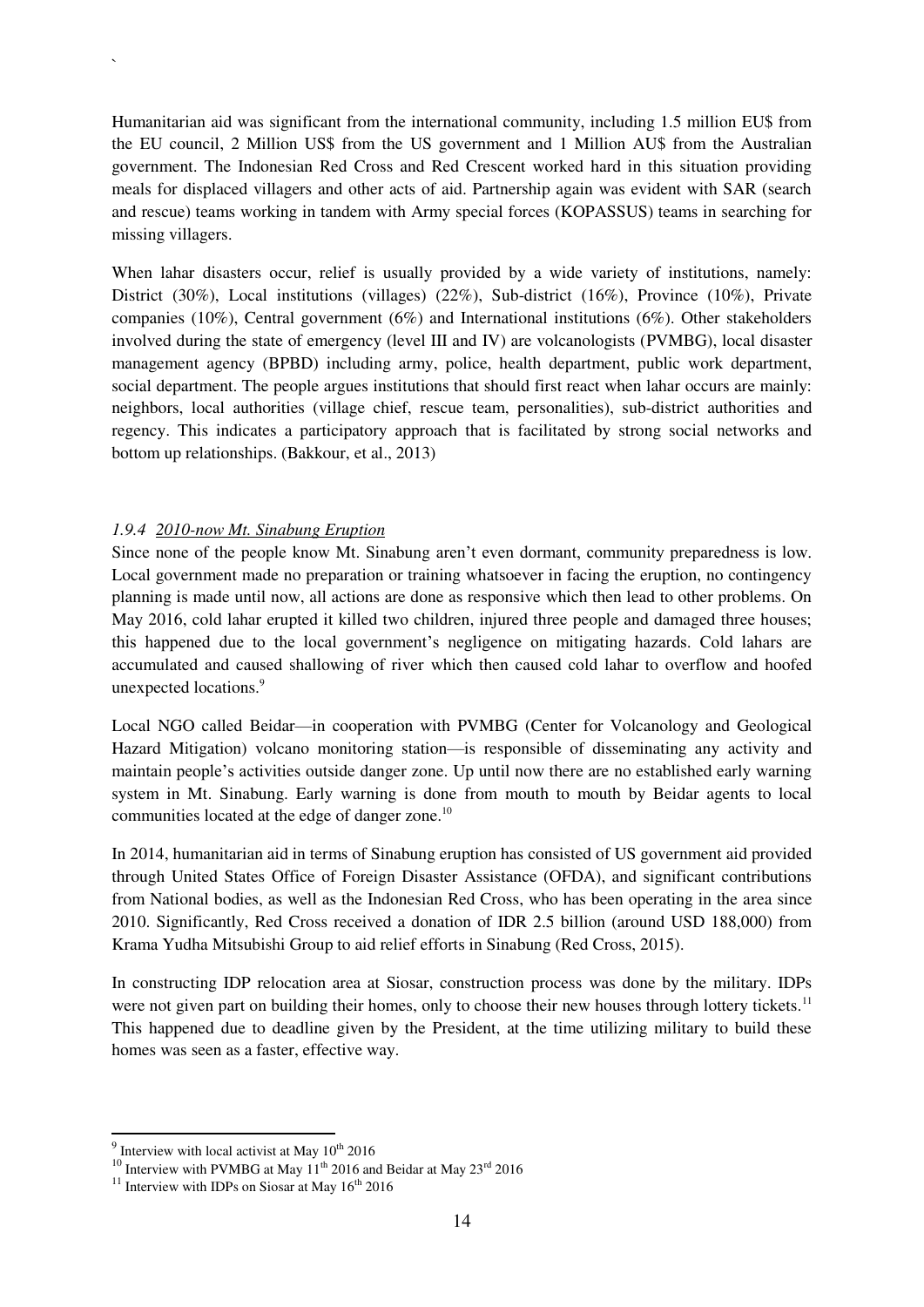#### **5. Discussion**

 $\ddot{\phantom{0}}$ 

This study attempts to examine processes and lessons learned from five disaster-resilient community's characteristics exist in four major disaster events in Indonesia. Data are limited to the information provided in the literatures.

#### *1.10 Governance*

|            |             | 2004    |            |          | 2011-now |
|------------|-------------|---------|------------|----------|----------|
|            |             | Indian  | 2009 West  | 2010 Mt  | Mt       |
|            |             | Ocean   | Sumatera   | Merapi   | Sinabung |
|            |             | Tsunami | Earthquake | Eruption | Eruption |
| Governance | Policy      |         |            |          |          |
|            | Partnership |         |            |          |          |

Between the four events, it could be concluded that all local government except Merapi are not prepared in dealing with the disasters. Especially Aceh and Karo in dealing with Indian Ocean tsunami and Mt. Sinabung eruption, since there is no prior knowledge whatsoever about the disaster. Even though the local government on both cases are less prepared in handling these disasters, the national government stepped up to overcompensate this problem; in both cases the national government has shown a high level of commitment in managing the disaster. In West Sumatera and Mt. Merapi cases, local governments have shown higher commitment in post-disaster recovery, in West Sumatera is shown by its rigorous effort in improving tsunami early warning system and supporting infrastructures. Both Government contributed the more than 80% to coordination, planning, strengthening institutions and legislations.

In Aceh case, however, the real actor in delivering aid, rehabilitation and reconstruction, are the NGOs; bureaucratic red tapes given by the government and existing conflict between national government and Free Aceh Movement added extra layer of obstacle in partnership, limiting NGOs reach in delivering aid. NGOs are more invested in West Sumatera recovery rather than Mt. Merapi, due to residual effect of the Indian Ocean tsunami. However, according to NGO Project Manager in Padang, they were never invited by the government to discuss recovery planning, indicating lack of coordination and communication in their partnership. In Merapi eruption, emergency plan was issued to a large extent from private organization, but they are lacking in coordination to village level especially in evacuation. In Mt. Sinabung case, a development in 2015 had the national government donate IDR 6 billion to aid efforts, although a lack of local government transparency has led to a drop in governmental trust among local residents.

#### *1.11 Risk Assessment*

|                        |                                   | 2004<br>Indian<br>Ocean | 2009 West<br>Sumatera | 2010 Mt<br>Merapi | 2011-now<br>Mt<br>Sinabung |
|------------------------|-----------------------------------|-------------------------|-----------------------|-------------------|----------------------------|
|                        |                                   | Tsunami                 | Earthquake            | Eruption          | Eruption                   |
| <b>Risk Assessment</b> | Hazard/risk                       |                         |                       |                   |                            |
|                        | assessment                        |                         |                       |                   |                            |
|                        | <b>Dissemination</b><br>of result |                         |                       |                   |                            |

Risk assessment are done well in four cases. In case of Indian Ocean Tsunami and Mt. Sinabung eruption it is done after the disaster struck as an effort to prevent more loss in the future. In West Sumatera and Mt. Merapi cases both risk assessment is done since the people already have a knowledge from past disasters, which suggested more preparedness within the people.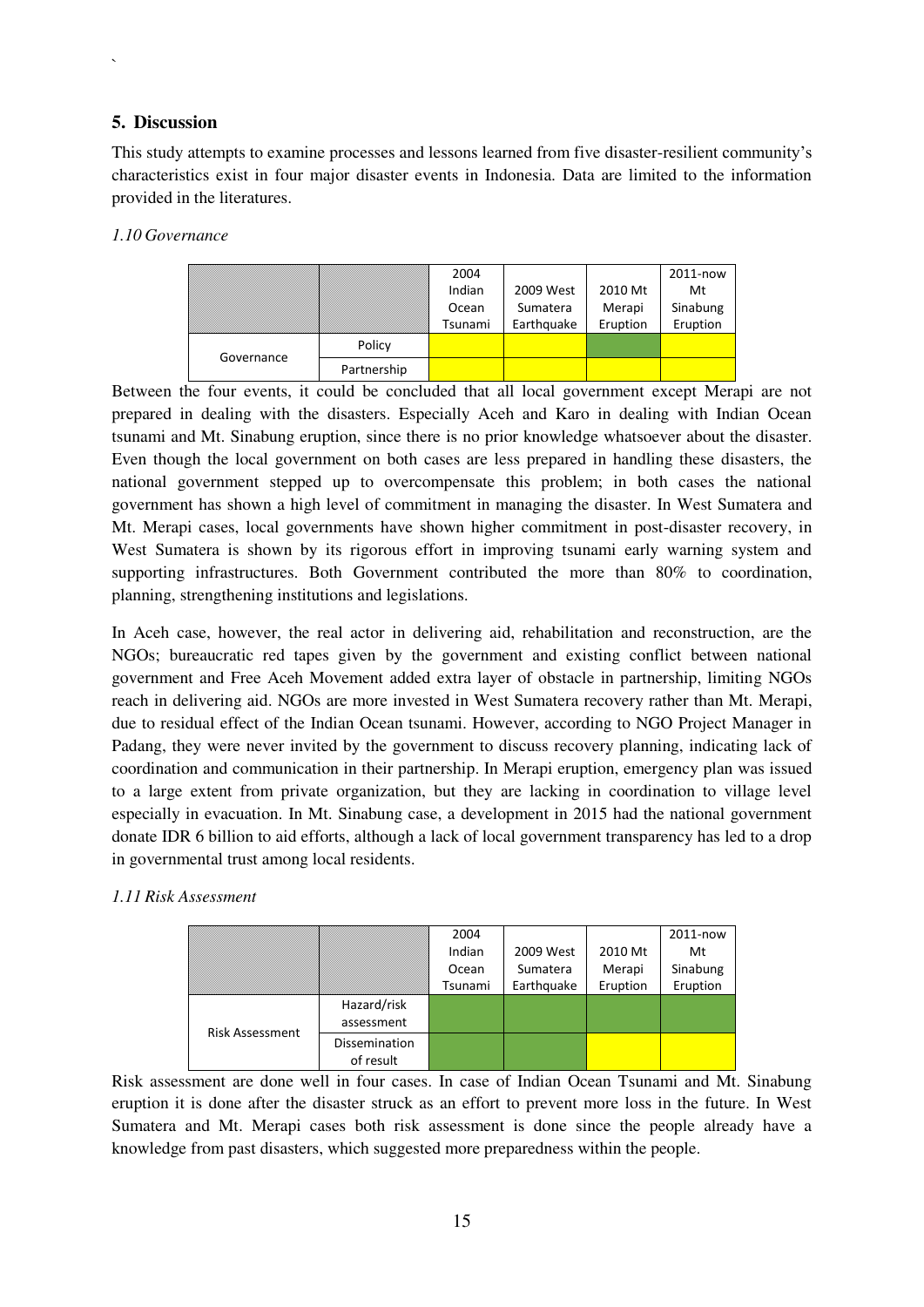Dissemination of risk information are done well in Indian Ocean tsunami and West Sumatera earthquake since both disasters' period are shorter than Mt. Merapi and Mt. Sinabung. Risk dissemination in case of volcano eruption, where disaster happens in longer period, people need to multitask between watching their backs from the looming hazard and disseminating information. In four cases however, dissemination of risk information is done via traditional top down disaster-risk communication.

#### *1.12 Knowledge and Education*

`

|                            |                          | 2004    |            |          | 2011-now |
|----------------------------|--------------------------|---------|------------|----------|----------|
|                            |                          | Indian  | 2009 West  | 2010 Mt  | Mt       |
|                            |                          | Ocean   | Sumatera   | Merapi   | Sinabung |
|                            |                          | Tsunami | Earthquake | Eruption | Eruption |
| Knowledge and<br>Education | Risk perception          |         |            |          |          |
|                            | Information on<br>risk   |         |            |          |          |
|                            | Education on<br>disaster |         |            |          |          |
|                            | Cultures                 |         |            |          |          |

After the disaster struck, risk perception of the people changes. In case of Indian Ocean tsunami, people becomes very aware of the risk in their community from the intensity of disaster back in 2004. In Mt. Merapi case, people are very aware of the risk in their community for a different reason that is the frequency of disaster, people are adapting with the frequent Mt. Merapi eruption. However, in Mt. Sinabung case, even with the frequent eruption and long period of disaster status, people are becoming tired of having to keep up their guards at all time and developed a normalcy bias, some of the displaced are even ignoring the government warning to stay out of hazard zone due to lack of access towards livelihood and economic pressure. In terms of risk information and disaster education, West Sumatera becomes an exemplary for other area in Indonesia, disaster education has been inserted within formal education curriculum. Tsunami drills, and trainings have been done periodically. People surrounding Mt. Merapi has extensive knowledge on the risk due to the cultural knowledge within the community. Meanwhile, community surrounding Mt. Sinabung's inherent risk perception and knowledge on disaster isn't as strong as its Javanese counterparts, due to the great length of time Sinabung has been dormant, and the lack of major Volcanic activity in recent times in the northern Sumatra region.

Culturally, each location has their own characteristics affecting their capacity towards disaster. In Indian Ocean tsunami case, a small island, Simeulue, whose tsunami awareness was a cultural property shared by their ancestors, while people of Aceh, having no recent experience with major disaster not of a conflictual nature. In West Sumatera, the problem is quite a significant portion of people have a fatalistic view on disaster, seeing disaster as 'a punishment from God', not as a natural phenomenon that could be avoided; but otherwise West Sumatera cultures like '*merantau'* could actually help disaster victims get back on their feet with help of their relatives across. Disaster-related culture of community near Merapi is fairly extensive, and as such the risk perception and education is informed heavily by this factor, myths are handed down from generation to generation which improved their sense of togetherness and preparedness. Yet in Sinabung case, people's attachment to land and culture may put them in a more vulnerable position since returning to the land they are attached to can actually kill them.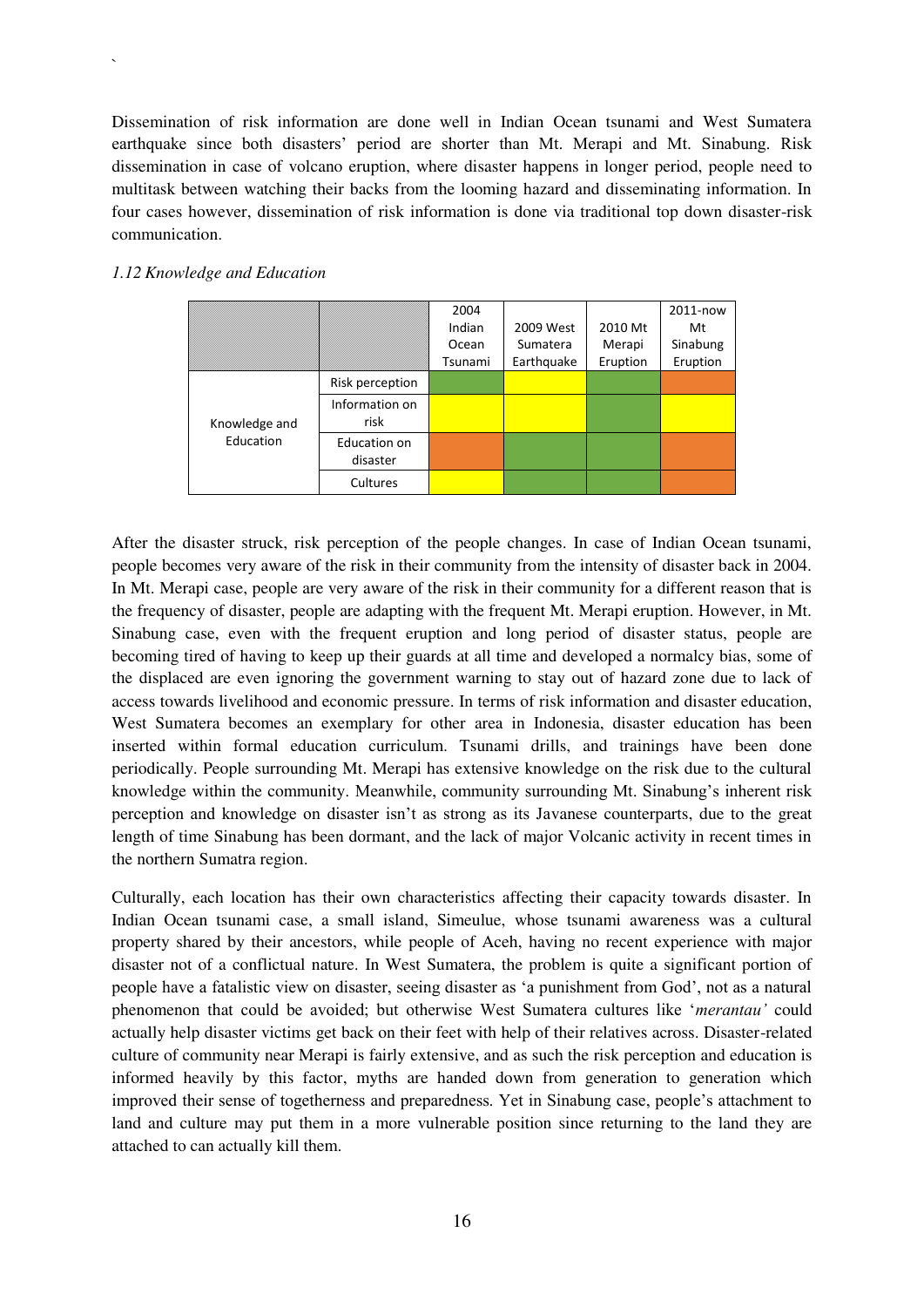#### *1.13 Risk Management & Vulnerability Reduction*

`

|                                                        |                          | 2004<br>Indian<br>Ocean<br>Tsunami | 2009 West<br>Sumatera<br>Earthquake | 2010 Mt<br>Merapi<br>Eruption | 2011-now<br>Mt<br>Sinabung<br>Eruption |
|--------------------------------------------------------|--------------------------|------------------------------------|-------------------------------------|-------------------------------|----------------------------------------|
| <b>Risk Management</b><br>& Vulnerability<br>Reduction | Welfare                  |                                    |                                     |                               |                                        |
|                                                        | Access to<br>livelihoods |                                    |                                     |                               |                                        |
|                                                        | Social<br>protection     |                                    |                                     |                               |                                        |
|                                                        | Social Political         |                                    |                                     |                               |                                        |
|                                                        | Resource<br>management   |                                    |                                     |                               |                                        |

Due to the underlying conflict between GoI and GAM, welfare became a complex issue in posttsunami Aceh, there were restriction for humanitarian access. There were issues of sexual harassment towards women in IDP camps, there were allegation of crimes towards military personnel stationed in context of GoI-GAM conflict, only one case is investigated but no one is known to have been brought to justice. In post-earthquake Padang, however, a gender-sensitive advocacy was in place rallied by OXFAM in term of women sanitation and needs. Welfare problems after Mt. Merapi and Mt. Sinabung eruptions are related to sanitation and hygiene.

There were efforts in intervening via social protection policies in Indian Ocean tsunami and Mt. Merapi cases. Mercy Corps had implemented a Cash for Work program in Aceh, it was to provide food relief and it allowed participants to supplement rations while facilitating savings and asset purchase; it increased purchasing power of enabled houses. In Mt. Merapi, intervention came from the government, where the government would "buy" their dead livestock; instead of using cash, this is seen as an alternative for household to use as saving to meet basic needs during their time living in emergency shelter. Mt. Sinabung case, however, there were no sustainable intervention efforts in getting household economy back on their feet; trainings were given in order to give IDPs alternate livelihood options but it ended up being unused due to Karo culture's attachment to land and farming.

Conflicts manifested themselves in all cases except Mt. Merapi 2010 eruption case, whether it lands as a background social-political problem, or tensions between government and IDPs. Aceh's history with conflict and insurgencies by GAM were set aside by a ceasefire agreement, however in the days following the tsunami, military refused to scale down its counter-insurgency operations, military presence has created many problems and feelings of threat even in camps towards women. In Mt. Sinabung community, the problem risen from long emergency period, people have been living in camps for too long they started to question the government's competency, lack of information and transparency driven the IDPs to distrust the government even more to a point they refuse to cooperate. Other than the tension between Karo government and IDPs, a riot broke between Lingga villagers and local police, they have refused to host IDPs in their village.

#### *1.14 Disaster Preparedness & Response*

After the devastation that is 2004 Indian Ocean tsunami, Indonesia stepped up their game on disaster management, especially in early warning system. Aceh and West Sumatera both have developed their own tsunami early warning system and evacuation infrastructures. Although, on 2012 Aceh tsunami evacuation shelters were not used due to lack of confidence in the structure's strength. Both tsunami early warning system uses a traditional top down system where local government would wait for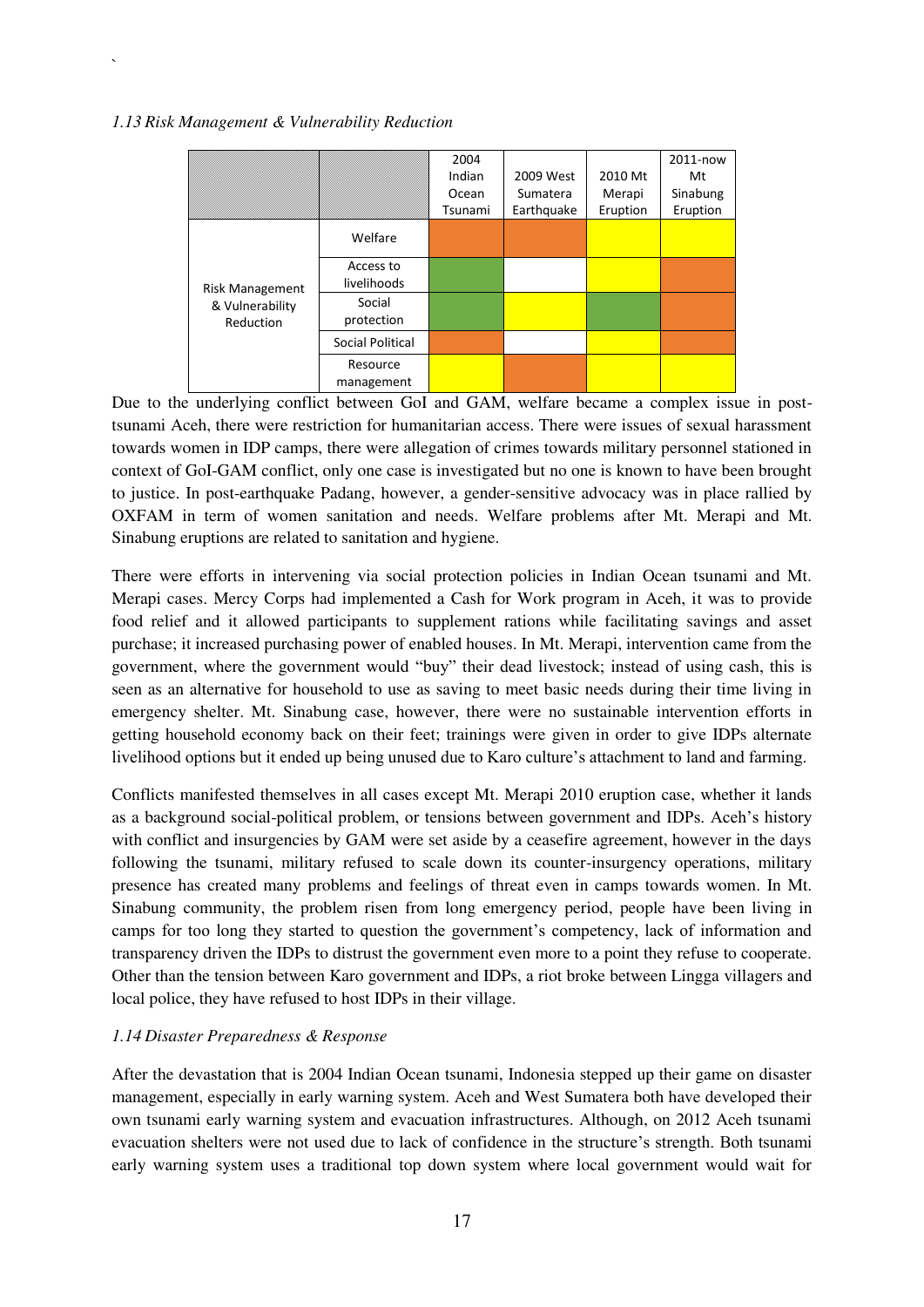national government's confirmation to issue a tsunami warning throughout the city using sirens, radio, loudspeakers, even text messages. However early warning system in both Mt. Merapi and Mt. Sinabung are quite different, any activities are received from local volcano observation station and issued to the people by a local community-based organization namely Jalin Merapi and Beidar. Both organizations are widely spread in the community and have gained significant amount of trusts from the community.

|                                                 |                                     | 2004<br>Indian<br>Ocean | 2009 West<br>Sumatera | 2010 Mt<br>Merapi | 2011-now<br>Mt<br>Sinabung |
|-------------------------------------------------|-------------------------------------|-------------------------|-----------------------|-------------------|----------------------------|
|                                                 |                                     | Tsunami                 | Earthquake            | Eruption          | Eruption                   |
| <b>Disaster</b><br>Preparedness and<br>Response | Early warning<br>system             |                         |                       |                   |                            |
|                                                 | Contingency<br>planning             |                         |                       |                   |                            |
|                                                 | Emergency<br>Response &<br>Recovery |                         |                       |                   |                            |
|                                                 | Participation                       |                         |                       |                   |                            |

Among all the cases, only Mt. Sinabung community that hasn't done any sorts of contingency planning, in fact two lives are gone due to the local government negligence on disaster mitigation. However, it is understandable, since until now the volcano is still active and the government has their hand full of emergency response and efforts on relocating the IDPs, giving them little chance to focus on making a contingency plan. Emergency response and recovery in all cases have been done relatively extensive, international community has thrown their hats on helping these cases. In term of participation, Mt. Merapi recovery has shown a strong social network and bottom up relationships from the involvement of sub-district authorities to village head and personalities. In Mt. Sinabung case, an interesting part of the recovery process is that it is issued by the President, and he demanded a speedy recovery, which then he issued the military to build a new relocation place without involving the IDPs.

#### **6. Conclusions**

`

This paper has been able to link the relations between different disaster events with how community resilience develops. Adapted from Twigg's community resilience concept, the conclusion is presented as follows.

Risk assessment characteristics are shown in four cases. Government has invested a high attention on risk assessment and mapping, but in a disaster with longer period such as volcanic eruption, information dissemination is lower, possibly due to local government's attention has been divided on emergency response and evacuation.

Knowledge and education aspect varied among the cases. Mt. Merapi has shown a great amount of commitment regarding disaster education, preparedness and dissemination of risk information; supported by myths passed from generation to generation communities surrounding Mt. Merapi has cultivated higher level of preparedness and risk perception than the other three. Its counterparts, Mt. Sinabung, are not as adept, due to the suddenness of eruption and lack of local wisdom regarding the mountain's activity, the community practically has limited preparedness against volcanic eruption.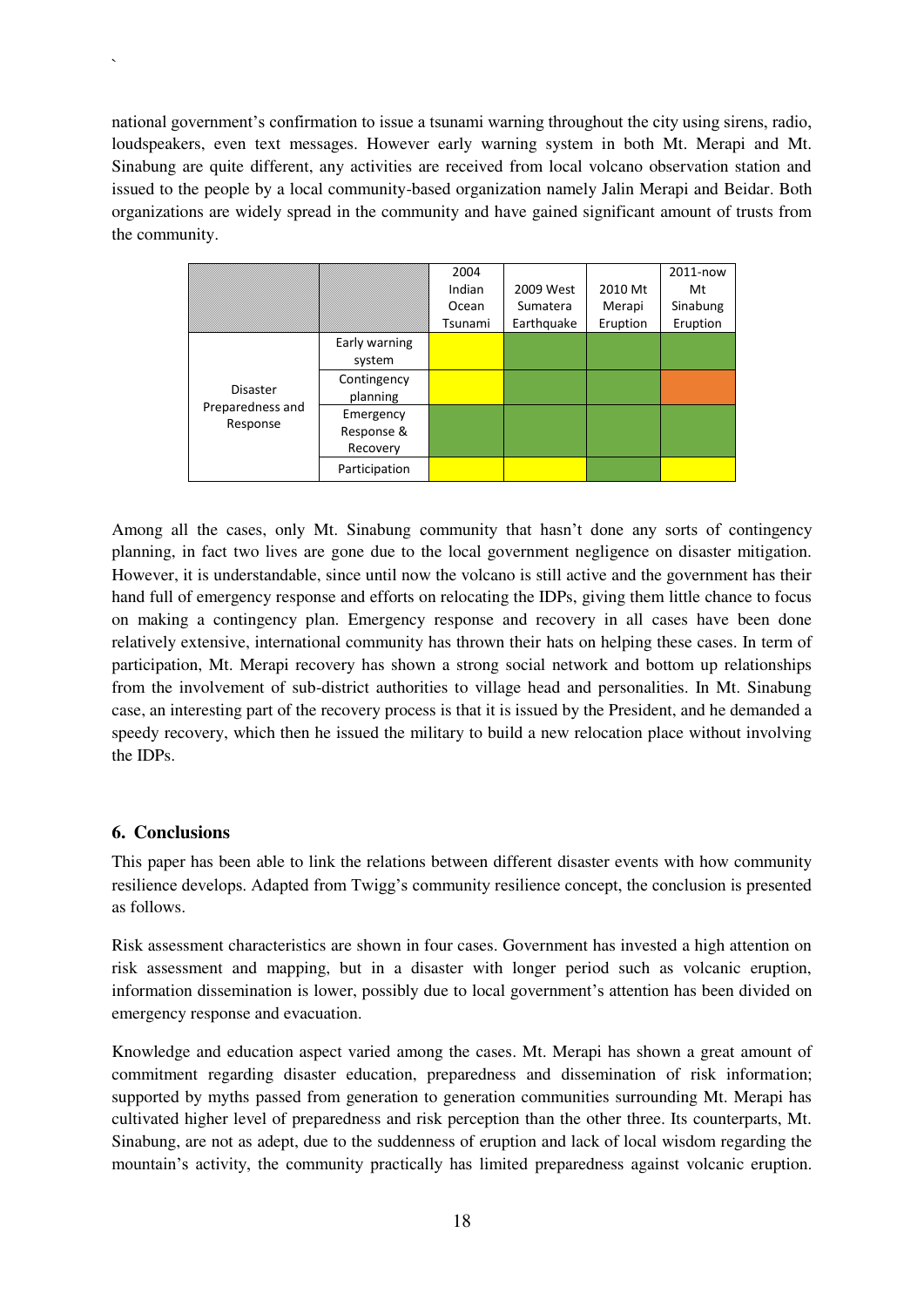West Sumatera, on the other hand is regarded as an exemplar of disaster education, even exceeded Aceh—the one who has experienced tsunami first hand—in other words, West Sumatera has learned its lessons better from 2004 Indian Ocean tsunami and 2009 earthquake.

`

Risk management and vulnerability reduction has always been the biggest challenge in disaster recovery. 2004 Indian Ocean tsunami and 2009 West Sumatera earthquake has shown almost similar characteristics, where both handles welfare badly—related to the poor social political conflict in the background. Conflicts of the two cases are different, conflict in Aceh has long exists and manifested itself in broad daylight—the disaster actually gave an opportunity for the conflict to cease meanwhile the conflict in West Sumatera is a racial conflict that has been ingrained in hushed whispers, and still exists until now—which the disaster actually gives a platform for the racial discrimination to be seen more clearly, creating more problems in disaster management. Mt. Sinabung risk management and vulnerability reduction scores the lowest, due to the long period of emergency status problems started to manifest themselves from within the displaced communities and towards it; the uncertainty whether they are able to go home or not is driving the people mad, people starting to doubt the government which lead to growing tensions between the community and the government. However, its counterpart—Mt. Merapi—is better at risk management, due to its adaptiveness towards disaster and the shorter emergency status than Mt. Sinabung.

Disaster preparedness and response is excellent in Mt. Merapi, being so close with disaster all the time—unlike the other three—has made community surrounding Mt. Merapi inherently more prepared in the face of disasters. Indian Ocean tsunami case has the least score compared to others, understandably being the first recent major disaster—caught people by surprise, while the others are more prepared learning from it. Early warning system of Indian Ocean tsunami and West Sumatera earthquake cases are tsunami early warning system, which the warning must be approved by the central government before being issued by local government—indicating a traditional top-down dissemination system, although this is understandable to prevent any 'false alarm' that could create a normalcy bias towards early warning system. Meanwhile in both volcanic eruption cases, warnings are issued by local volcanic observation station and disseminated through local volunteer groups, members of the group are part of the communities themselves, the sense of belonging and familial relationship towards members of the group make the community trusts their warning even more. It is shown that warnings issued by local community (bottom-up approach) is deemed more reliable by communities in preparing themselves for disaster, this approach by involving a community-based watch group could be beneficial in the future.

In the end, frequency of previous disasters and emergency period plays a huge role in disaster management—particularly in post-disaster recovery. Cases like West Sumatera earthquake and Mt. Merapi eruption has shown a higher preparedness and knowledge on disaster compared to the ones that struck the people by surprise such as Indian Ocean tsunami and Mt. Sinabung eruption. This also affects government's commitment towards disaster and risk management, since the government are able to learn about the disasters beforehand. Volcanic eruptions have longer emergency periods compared to tsunami and earthquake that only struck a few times; Mt. Merapi and Mt. Sinabung are more complicated in term of IDP management and evacuation since the people could be displaced for a long time—like Mt. Sinabung, where the people are still in displacement since 2014. Risk management and act of disaster mitigation in volcanic eruptions could be neglected since it demands the government to multitask from having to prevent people from going back in to the hazard zone, giving access to livelihood, providing supplies, even to plan relocation and repatriation; this could be dangerous because it could create more unpredictable hazards. Meanwhile in disasters with shorter emergency period could focus themselves in relief distribution and recovery in clearer timeline.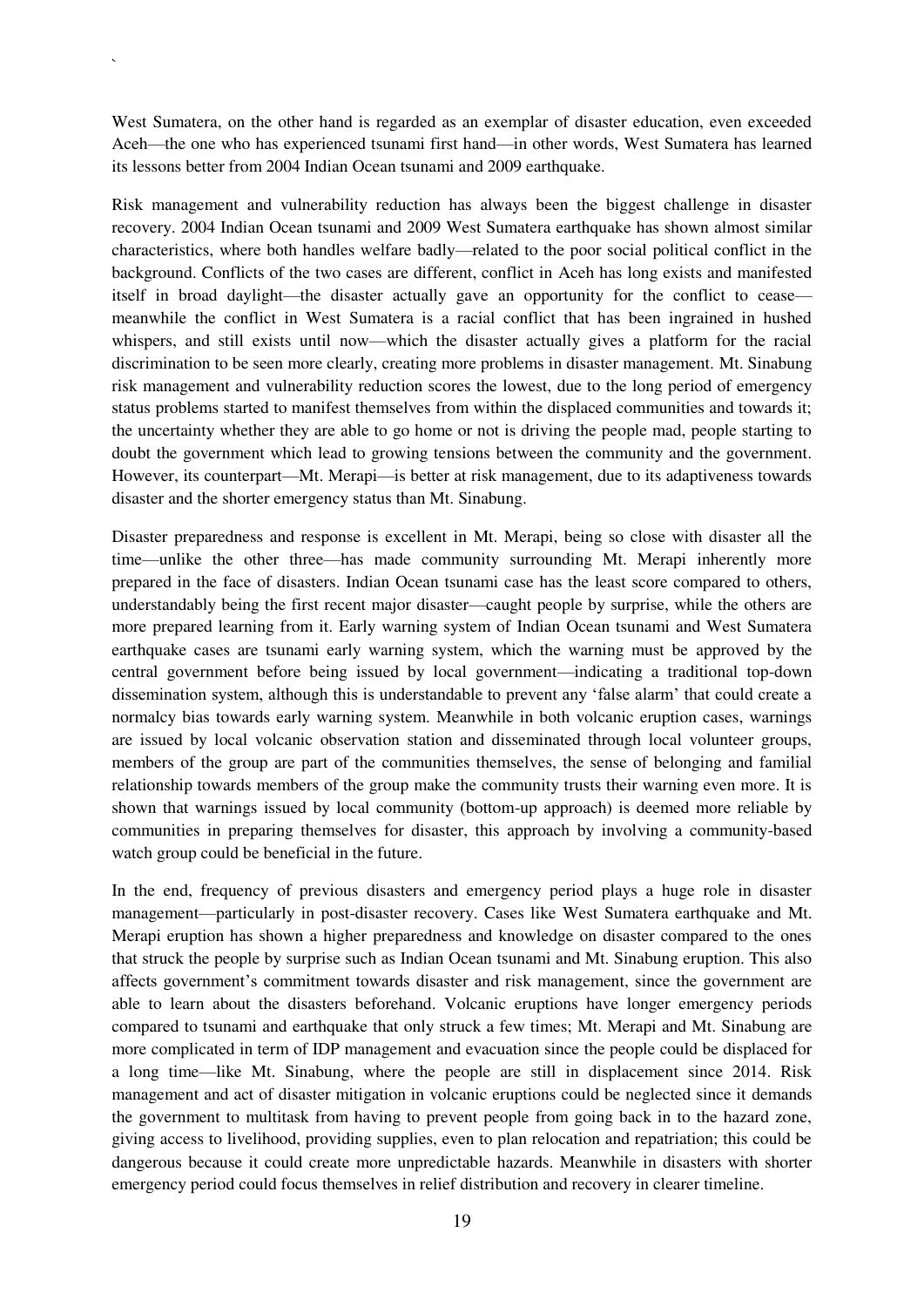#### **Acknowledgments**

`

Data for Mt. Merapi has been benefitted by previous long research studies conducted by Resilience Development Initiative members (2008-2013). Some data for Mt. Sinabung is from the research on "*The role of culture in facilitating disaster-resilient communities: A mixed-method investigation of the community surrounding Mount Sinabung, Indonesia*" with Dr. Gavin B. Sullivan funded by Coventry University. Information on West Sumatera was conducted in two surveys funded by Oxfam (2010) and IFRC (2010).

#### **References**

Agence France-Presse (AFP). (2005, May). *Aceh rebels label Jakarta's lifting of emergency rule a "cruel joke"*. [http://www.reliefweb.int/rw/RWB.NSF/db900SID/MHII6CJ8WW?OpenDocument&rc=3&cc](http://www.reliefweb.int/rw/RWB.NSF/db900SID/MHII6CJ8WW?OpenDocument&rc=3&cc=idn) [=idn](http://www.reliefweb.int/rw/RWB.NSF/db900SID/MHII6CJ8WW?OpenDocument&rc=3&cc=idn) accessed 19 May 2005.

Aguirre, B. (2006). On the Concept of Resilience: Disaster Research Center, University of Delaware.

Alexander, D. (2012). A Tale of Three Cities and Three Earthquake Disasters, (May), 1–12.

- Alfirdaus, L. K. (2014). Disaster and Discrimination: The Ethnic Chinese Minority in Padang in the Aftermath of the September 2009 Earthquake. *Sojourn: Journal of Social Issues in Southeast Asia*, *29*(1), 159–183.<http://doi.org/10.2307/43186998>
- Amelia. (2016, May  $4^{\text{th}}$ ). Personal interview.
- Amnesty International (AI). (2005, January). *The Role of Human Rights in the Wake of the Earthquake and Tsunami: A Briefing for Members of the Consultative Group on Indonesia.*  [http://www.amnestyusa.org/news/document.do?id=5E66D16ECD4D34C480256F8D0047A7](http://www.amnestyusa.org/news/document.do?id=5E66D16ECD4D34C480256F8D0047A79E) [9E](http://www.amnestyusa.org/news/document.do?id=5E66D16ECD4D34C480256F8D0047A79E) accessed 21 January 2005.
- Amnesty International (AI). (2004, December). *Indonesia: sexual violence by the security forces.*  <http://web.amnesty.org/library/Index/ENGASA210472004?open&of=ENGIDN> accessed 29 March 2005.
- Anonymous. (2016, May  $16<sup>th</sup>$ ). Personal interview.
- Bakkour, D., Enjolras, G., Kast, R., & Thouret, J. C. (2013). *The adaptive governance of natural disasters: Insights from the 2010 Mount Merapi Eruption in Indonesia* (No. 13-11).
- Bauman, P., Paul, G., & Ayalew, M. (2006). *Comparative Analysis of the Impact of Tsunami and Tsunami Interventions on Conflicts in Sri Lanka and Aceh/Indonesia*. The Mellon-MIT Inter-University Program on Non-Governmental Organizations and Forced Migration
- Brahmana, A. A. (2016, May  $10^{th}$ ). Personal interview.
- Birkmann, J., Setiadi, N. J., & Baumert, N. (2008). Socio-economic Vulnerability Assessment at the Local Level in Context of Tsunami Early Warning and Evacuation Planning in the City of Padang , West Sumatra, (October 2016).
- Borton, J., Buchanan-Smith, M., & Otto, R. (2005). *Learning from evaluation of support to internallydisplaced persons: IDP synthesis report.*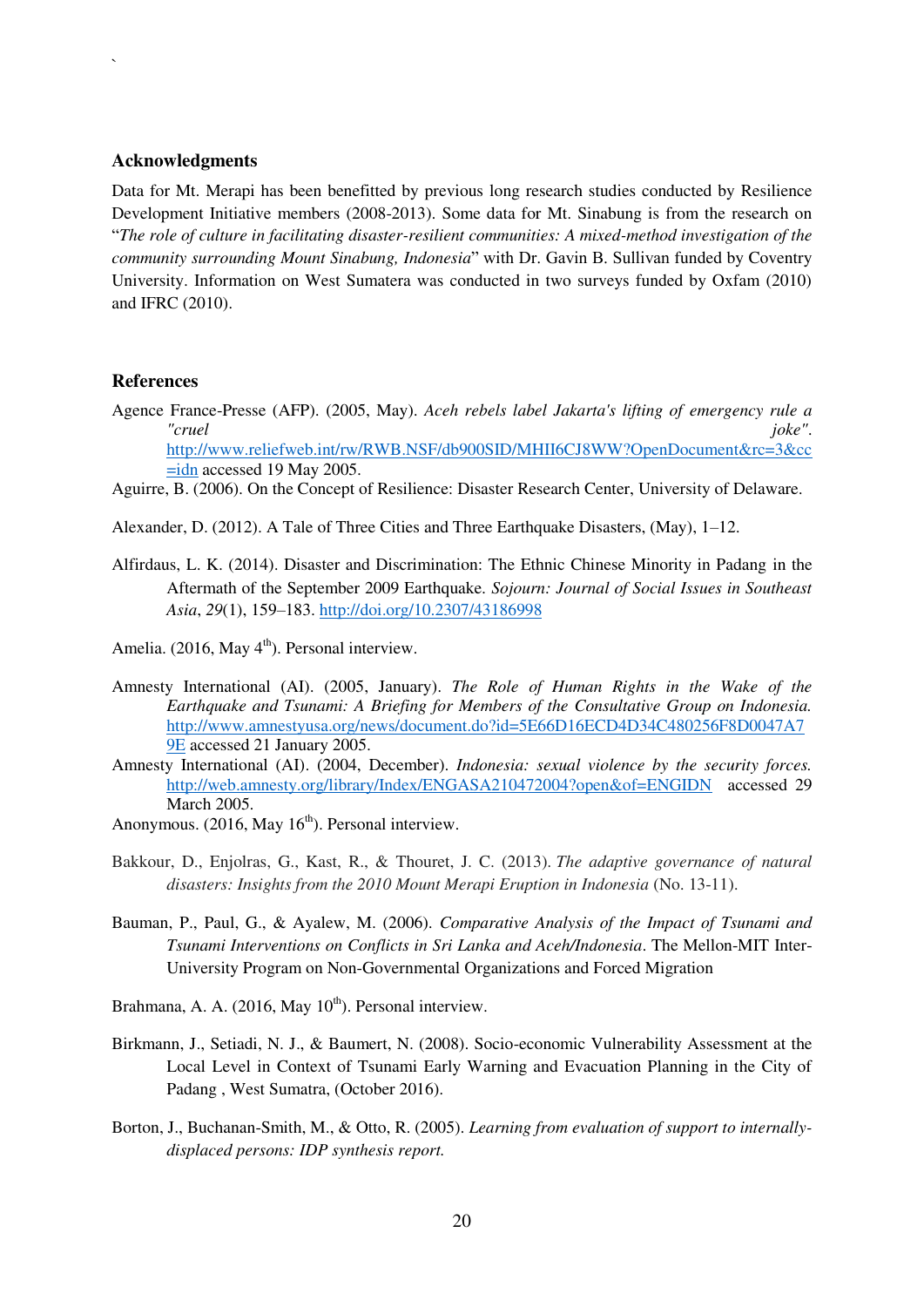- Chatfield, A. T., & Reddick, C. G. (2015). Understanding Risk Communication Gaps through E-Government Website and Twitter Hashtag Content Analyses: The Case of Indonesia's Mt. Sinabung Eruption. *Journal of Homeland Security and Emergency Management*, *12*(2), 351- 385.
- Christia, M., & Helleve. A. (2012). *Experiences of people affected Merapi eruption in 2010: A qualitative study conducted in Krinjing village Indonesia*. (Master Thesis, University of Oslo).
- Cohen, R. (2004). The guiding principles on internal displacement: An innovation in international standard setting. *Global Governance*,*10*(4), 459-480.Ding, Y., Hayes, M.J. and Widhalm, M., (2011). Measuring Economic Impacts of Drought: A Review and Discussion. *Disaster Prevention and Management, 20*(4), 434-446.
- Deutsche Presse Agentur (DPA). (2005, March). *Indonesia to step up military operation against rebels in Aceh*. [http://www.reliefweb.int/rw/RWB.NSF/db900SID/LKAU-](http://www.reliefweb.int/rw/RWB.NSF/db900SID/LKAU-6AKE3R?OpenDocument&rc=3&cc=idn)[6AKE3R?OpenDocument&rc=3&cc=idn](http://www.reliefweb.int/rw/RWB.NSF/db900SID/LKAU-6AKE3R?OpenDocument&rc=3&cc=idn) accessed 6 April 2005
- Doocy, S., Gabriel, M., Collins, S., Robinson, C., & Stevenson, P. (2006). Implementing cash for work programmes in post tsunami Aceh: experiences and lessons learned. *Disasters*, *30*(3), 277-296.
- Dove, M. R. (2008). Perception of volcanic eruption as agent of change on Merapi volcano, Central Java. *Journal of Volcanology and Geothermal Research*, *172*(3), 329-337.
- Duncan, C. R. (2003). Confusing Deadlines: IDPs in Indonesia. *Forced Migration Review, 17*(1),35- 36.
- Ginting, H. D. (2016, May  $23<sup>rd</sup>$ ). Personal interview.

`

- Ginting, M. U. (2016, May  $16<sup>th</sup>$ ). Personal interview.
- Grundy, P. (2010). The Padang Earthquake 2009 Lessons and Recovery.
- Harvey, C., & Smyth, I. (2012). *Post-Earthquake Response and Reconstruction: Gender-sensitive advocacy in Indonesia*. Oxfam.
- Jayasuriya, S., & McCawley, P. (2010). The Asian tsunami: aid and reconstruction after a disaster. *Development*,  $1-261$ . Retrieved from http://books.google.com/books?hl=en&lr=&id=srb66myWLQ0C&oi=fnd&am p;pg=PR1&dq=The+Asian+Tsunami+-+Aid+and+Reconstruction+after+a+Disaster&ots=NdPs8DScSi&sig=ECOAfONE EykGw7JMV7KNPH\_uJ\_4
- Keumala, S. R. (2014). *Rekomendasi Penyempurnaan Rencana Evakuasi di Kawasan Rawan Tsunami (Studi Kasus: Kecamatan Meuraksa, Kota Banda Aceh).* (Bachelor Thesis, Institute Teknologi Bandung).
- Lavigne F, De Coster B, Juvin N, Flohic F, Gaillard J-C, Texier P, Morin J and Sartohadi J. (2008). People's behaviour in the face of volcanic hazards: perspectives from Javanese communities, Indonesia. *Journal of Volcanology and Geothermal Research.* 172 273–87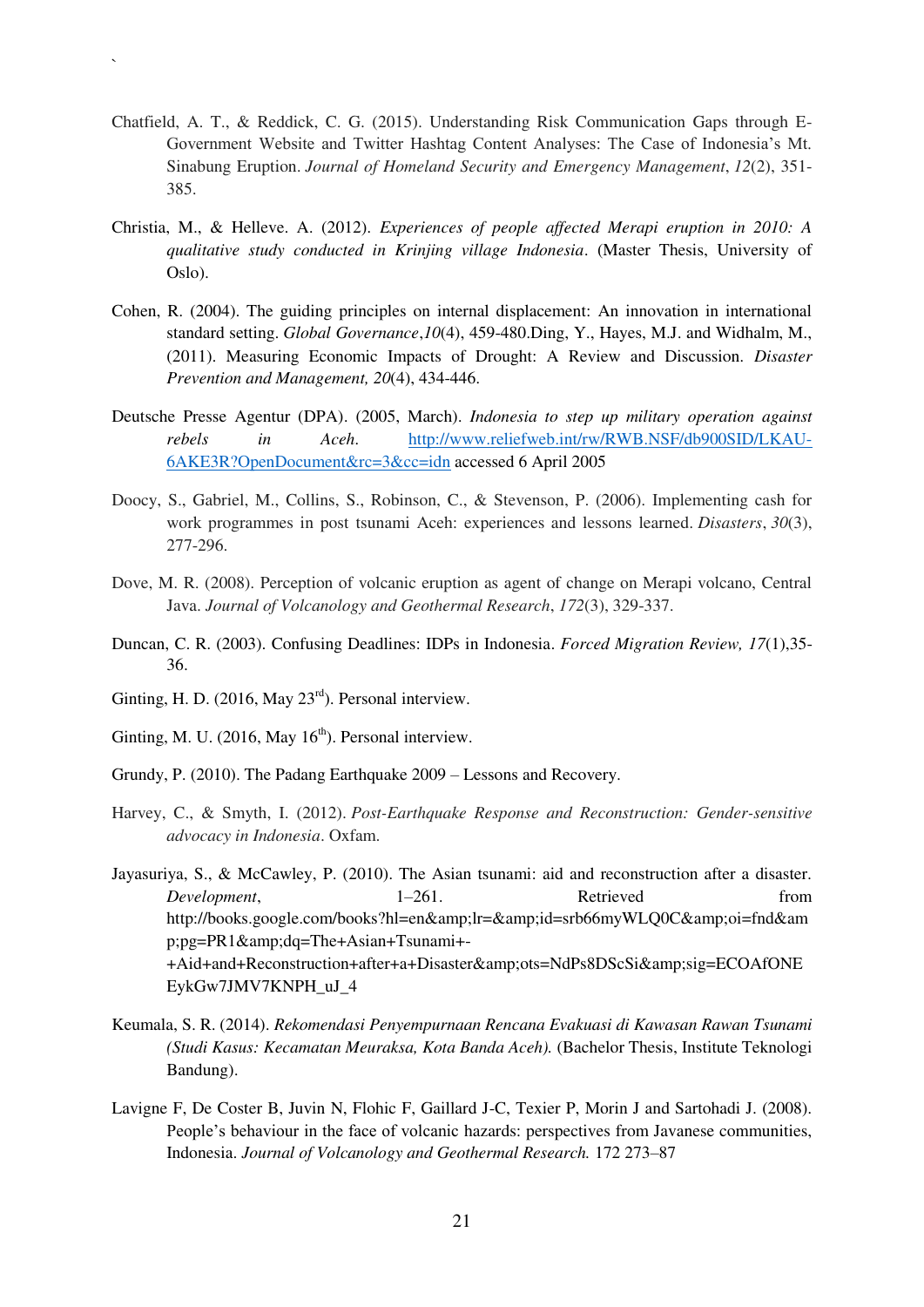- Levy, J. K., & Gopalakrishnan, C. (2005). Promoting disaster-resilient communities: The Great Sumatra–Andaman earthquake of 26 December 2004 and the resulting Indian Ocean tsunami. *Water Resources Development*, *21*(4), 543-559.
- Mahdi, S. (2007, February). Where do IDPs go? Evidence of social capital from Aceh conflict and tsunami IDPs. In *First International Conference of Aceh and Indian Ocean Studies, organized by the Asia Research Institute in the National University of Singapore and the Rehabilitation and Reconstruction Agency for Aceh and Nias (BRR), Banda Aceh, Indonesia* (pp. 24-27).
- Mooney, E. 2005. The Concept of Internal Displacement and The Case for Internally Displaced Persons as a Category of Concern. *Refugee Survey Quarterly, 24*(3), 9-26.
- Morrow, B. H. (1999). "Identifying and Community Vulnerability." *Disasters*, 23(1), 1- 18.
- Norris, F. H., Stevens, S. P., Pfefferbaum, B., Wyche, K. F., & Pfefferbaum, R. L. (2008). Community resilience as a metaphor, theory, set of capacities, and strategy for disaster readiness. *American Journal of Community Psychology*, *41*(1–2), 127–150. <http://doi.org/10.1007/s10464-007-9156-6>
- Putra, A. (2016, May  $11<sup>th</sup>$ ). Personal interview.

`

- Pratama, A., Sagala, S., Dwicaksono, A., & Wimbardana, R. (2013). Networks and Roles in Volcano Based-Tourism Development (Case Study Merapi Volcano Tour).
- Reuters**.** (26 March 2005). *Sexual abuse rife in camps, Aceh women's groups say*. [http://www.alertnet.org/thenews/newsdesk/JAK138339.htm accessed 13 April 2005.](http://www.alertnet.org/thenews/newsdesk/JAK138339.htm%20accessed%2013%20April%202005)
- Sagala, S., Wimbardana, R., Pratama, A., Wijayanti, A., & Rosyidie, A. (2014). Community Socio-Economic Recovery Planning of Post 2010 Eruption of Mount Merapi.
- Sagala, S. (2010). *Dealing with Disasters: A Review of Disaster Risk Reduction Investments in West Java and West Sumatra, Indonesia*. Oxfam.
- Schlehe, J. (1996). Reinterpretations of mystical traditions. Explanations of a volcanic eruption in Java. *Anthropos*, 391-409.
- Shaw, R. (2015). *Recovery from the Indian Ocean Tsunami the Indian Experience*. *Assessment*. <http://doi.org/10.1007/978-4-431-55117-1>
- Stein, S., & Okal, E.A. (2005). Speed and size of Sumatra earthquake. Nature 434, 581–582.
- Steinberg F (2007) Housing reconstruction and rehabilitation in Aceh and Nias. The Asia Foundation, The Aceh Rehabilitation and Reconstruction Appraisal (ARRA), Complete findings report.
- Surono, Jousset, P., Pallister, J., Boichu, M., Buongiorno, M.F., Budisantoso, A., Costa, F., Andreastuti, S., Prata, F., Schneider, D., Clarisse, L., Humaida, H., Sumarti, S., Bignami, C., Griswold, J., Carn, S., Oppenheimer, C. and Lavigne, F. (2012). The 2010 explosive eruption of Java's Merapi volcano – a '100-year' event. Journal of Volcanology and Geothermal Research.
- Tanesia, A., & Habibi, Z. (2010). JALIN Merapi Community Information System in Rsponse to Mount Merapi's 2010 Eruption.